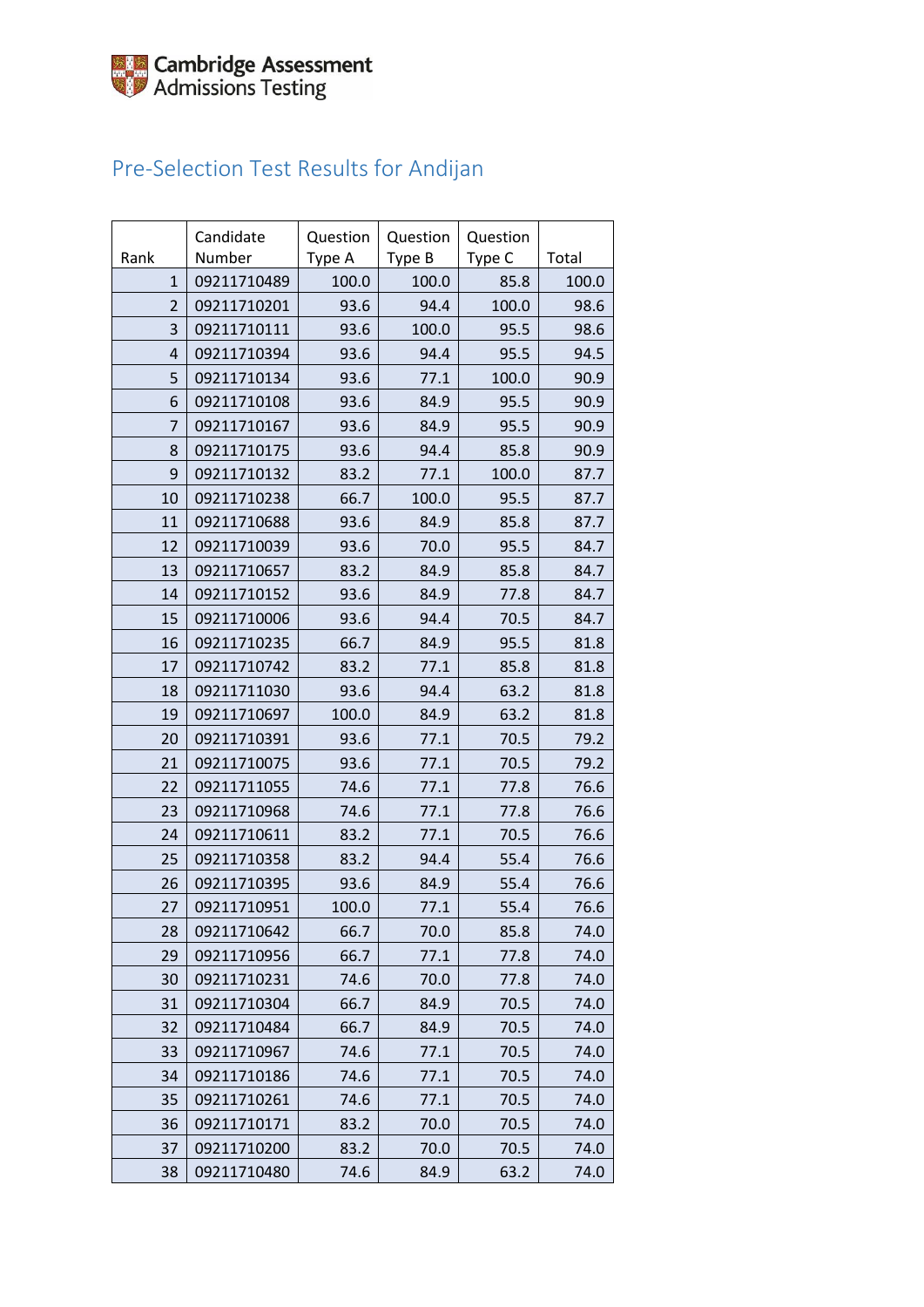

|      | Candidate   | Question | Question | Question |       |
|------|-------------|----------|----------|----------|-------|
| Rank | Number      | Type A   | Type B   | Type C   | Total |
| 39   | 09211710049 | 93.6     | 77.1     | 55.4     | 74.0  |
| 40   | 09211710163 | 83.2     | 45.6     | 85.8     | 71.6  |
| 41   | 09211710722 | 66.7     | 77.1     | 70.5     | 71.6  |
| 42   | 09211710223 | 83.2     | 62.8     | 70.5     | 71.6  |
| 43   | 09211710409 | 74.6     | 77.1     | 63.2     | 71.6  |
| 44   | 09211710211 | 74.6     | 77.1     | 63.2     | 71.6  |
| 45   | 09211710011 | 74.6     | 77.1     | 63.2     | 71.6  |
| 46   | 09211710168 | 83.2     | 70.0     | 63.2     | 71.6  |
| 47   | 09211710127 | 83.2     | 77.1     | 55.4     | 71.6  |
| 48   | 09211711035 | 83.2     | 45.6     | 77.8     | 69.1  |
| 49   | 09211710550 | 66.7     | 70.0     | 70.5     | 69.1  |
| 50   | 09211710812 | 66.7     | 70.0     | 70.5     | 69.1  |
| 51   | 09211710523 | 74.6     | 70.0     | 63.2     | 69.1  |
| 52   | 09211710491 | 66.7     | 84.9     | 55.4     | 69.1  |
| 53   | 09211710123 | 74.6     | 77.1     | 55.4     | 69.1  |
| 54   | 09211710280 | 83.2     | 70.0     | 55.4     | 69.1  |
| 55   | 09211710515 | 83.2     | 70.0     | 55.4     | 69.1  |
| 56   | 09211710192 | 83.2     | 70.0     | 55.4     | 69.1  |
| 57   | 09211710453 | 83.2     | 70.0     | 55.4     | 69.1  |
| 58   | 09211710066 | 83.2     | 70.0     | 55.4     | 69.1  |
| 59   | 09211710199 | 93.6     | 62.8     | 55.4     | 69.1  |
| 60   | 09211710408 | 100.0    | 62.8     | 45.9     | 69.1  |
| 61   | 09211710287 | 58.8     | 70.0     | 70.5     | 66.7  |
| 62   | 09211710366 | 58.8     | 70.0     | 70.5     | 66.7  |
| 63   | 09211710413 | 66.7     | 62.8     | 70.5     | 66.7  |
| 64   | 09211710754 | 66.7     | 62.8     | 70.5     | 66.7  |
| 65   | 09211710787 | 66.7     | 62.8     | 70.5     | 66.7  |
| 66   | 09211710671 | 66.7     | 70.0     | 63.2     | 66.7  |
| 67   | 09211710091 | 66.7     | 70.0     | 63.2     | 66.7  |
| 68   | 09211710476 | 74.6     | 62.8     | 63.2     | 66.7  |
| 69   | 09211710935 | 74.6     | 62.8     | 63.2     | 66.7  |
| 70   | 09211710107 | 74.6     | 62.8     | 63.2     | 66.7  |
| 71   | 09211710030 | 83.2     | 55.0     | 63.2     | 66.7  |
| 72   | 09211710229 | 66.7     | 77.1     | 55.4     | 66.7  |
| 73   | 09211710264 | 74.6     | 70.0     | 55.4     | 66.7  |
| 74   | 09211710250 | 74.6     | 70.0     | 55.4     | 66.7  |
| 75   | 09211710383 | 74.6     | 70.0     | 55.4     | 66.7  |
| 76   | 09211710403 | 74.6     | 70.0     | 55.4     | 66.7  |
| 77   | 09211710299 | 83.2     | 70.0     | 45.9     | 66.7  |
| 78   | 09211710069 | 74.6     | 84.9     | 31.8     | 66.7  |
| 79   | 09211711082 | 50.3     | 55.0     | 85.8     | 64.2  |
| 80   | 09211710079 | 50.3     | 55.0     | 85.8     | 64.2  |
| 81   | 09211710957 | 25.2     | 77.1     | 77.8     | 64.2  |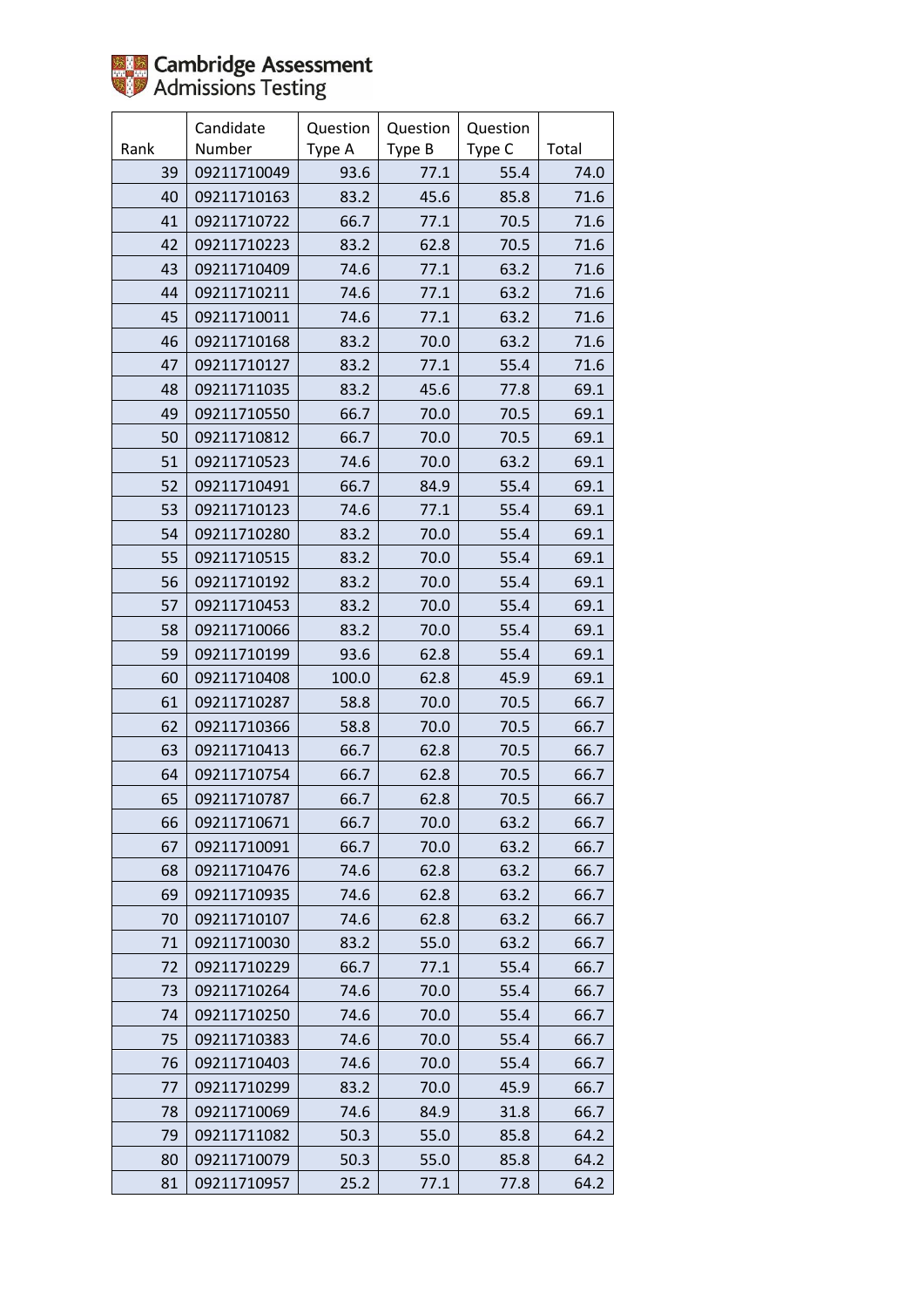

|      | Candidate   | Question | Question | Question |       |
|------|-------------|----------|----------|----------|-------|
| Rank | Number      | Type A   | Type B   | Type C   | Total |
| 82   | 09211710303 | 50.3     | 70.0     | 70.5     | 64.2  |
| 83   | 09211710985 | 50.3     | 70.0     | 70.5     | 64.2  |
| 84   | 09211711047 | 58.8     | 62.8     | 70.5     | 64.2  |
| 85   | 09211710279 | 66.7     | 55.0     | 70.5     | 64.2  |
| 86   | 09211710115 | 66.7     | 62.8     | 63.2     | 64.2  |
| 87   | 09211710560 | 66.7     | 62.8     | 63.2     | 64.2  |
| 88   | 09211710820 | 66.7     | 62.8     | 63.2     | 64.2  |
| 89   | 09211711013 | 66.7     | 62.8     | 63.2     | 64.2  |
| 90   | 09211710221 | 74.6     | 55.0     | 63.2     | 64.2  |
| 91   | 09211710597 | 74.6     | 55.0     | 63.2     | 64.2  |
| 92   | 09211710877 | 83.2     | 45.6     | 63.2     | 64.2  |
| 93   | 09211710010 | 58.8     | 77.1     | 55.4     | 64.2  |
| 94   | 09211710633 | 58.8     | 77.1     | 55.4     | 64.2  |
| 95   | 09211710340 | 66.7     | 70.0     | 55.4     | 64.2  |
| 96   | 09211710747 | 66.7     | 70.0     | 55.4     | 64.2  |
| 97   | 09211710829 | 74.6     | 62.8     | 55.4     | 64.2  |
| 98   | 09211710013 | 74.6     | 62.8     | 55.4     | 64.2  |
| 99   | 09211710399 | 83.2     | 55.0     | 55.4     | 64.2  |
| 100  | 09211710625 | 74.6     | 70.0     | 45.9     | 64.2  |
| 101  | 09211710316 | 74.6     | 77.1     | 31.8     | 64.2  |
| 102  | 09211710242 | 74.6     | 77.1     | 31.8     | 64.2  |
| 103  | 09211710295 | 74.6     | 77.1     | 31.8     | 64.2  |
| 104  | 09211710853 | 83.2     | 70.0     | 31.8     | 64.2  |
| 105  | 09211710207 | 83.2     | 77.1     | 0.0      | 64.2  |
| 106  | 09211710093 | 50.3     | 45.6     | 85.8     | 61.7  |
| 107  | 09211710636 | 40.2     | 70.0     | 70.5     | 61.7  |
| 108  | 09211710160 | 66.7     | 45.6     | 70.5     | 61.7  |
| 109  | 09211710811 | 66.7     | 45.6     | 70.5     | 61.7  |
| 110  | 09211710052 | 74.6     | 31.5     | 70.5     | 61.7  |
| 111  | 09211710218 | 50.3     | 70.0     | 63.2     | 61.7  |
| 112  | 09211710702 | 58.8     | 62.8     | 63.2     | 61.7  |
| 113  | 09211710278 | 58.8     | 62.8     | 63.2     | 61.7  |
| 114  | 09211710448 | 58.8     | 62.8     | 63.2     | 61.7  |
| 115  | 09211710874 | 58.8     | 62.8     | 63.2     | 61.7  |
| 116  | 09211710266 | 58.8     | 62.8     | 63.2     | 61.7  |
| 117  | 09211711110 | 66.7     | 55.0     | 63.2     | 61.7  |
| 118  | 09211710849 | 66.7     | 55.0     | 63.2     | 61.7  |
| 119  | 09211710051 | 50.3     | 77.1     | 55.4     | 61.7  |
| 120  | 09211710460 | 50.3     | 77.1     | 55.4     | 61.7  |
| 121  | 09211710433 | 50.3     | 77.1     | 55.4     | 61.7  |
| 122  | 09211710931 | 58.8     | 70.0     | 55.4     | 61.7  |
| 123  | 09211710537 | 58.8     | 70.0     | 55.4     | 61.7  |
| 124  | 09211710423 | 58.8     | 70.0     | 55.4     | 61.7  |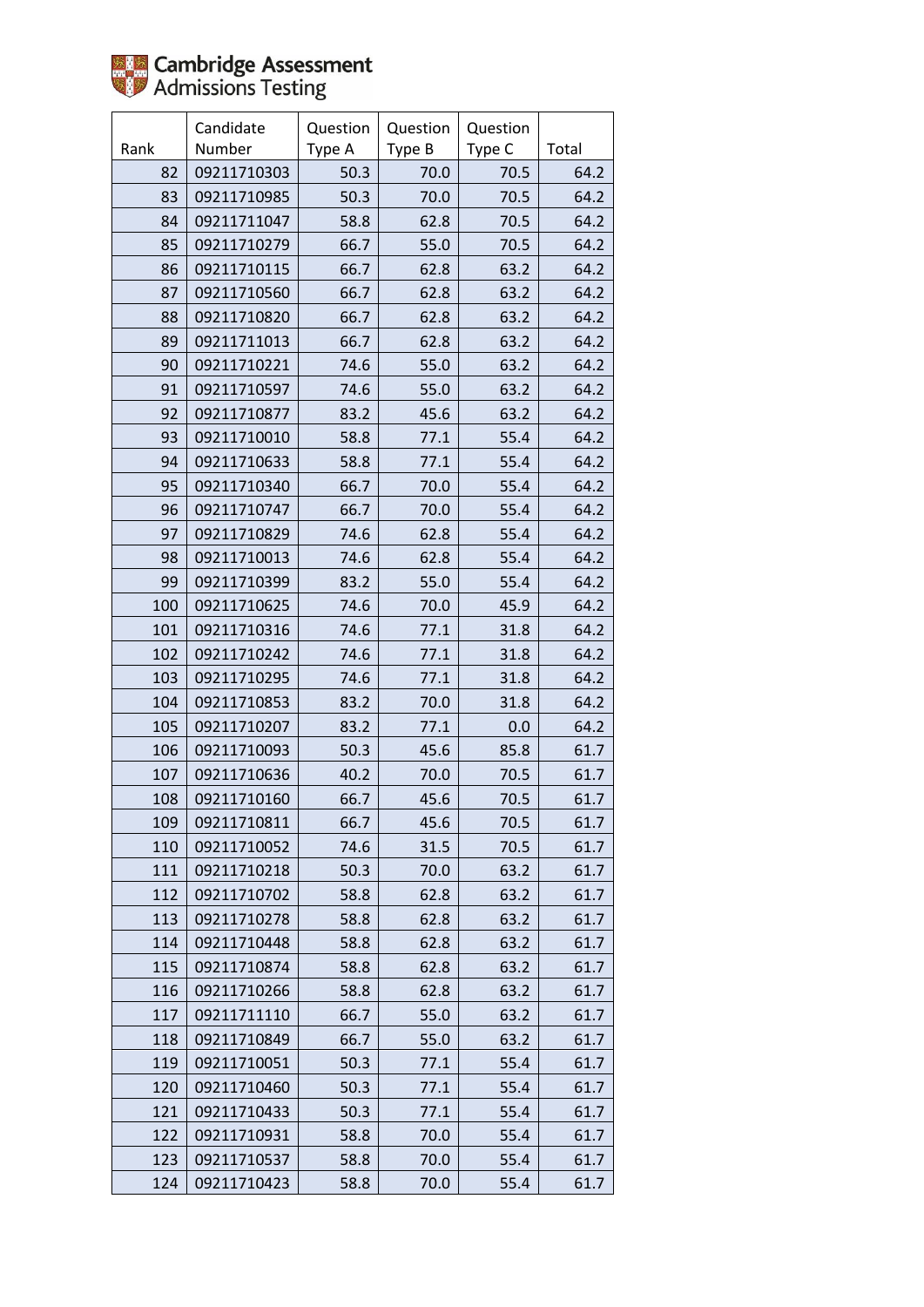|      | Candidate   | Question | Question | Question |       |
|------|-------------|----------|----------|----------|-------|
| Rank | Number      | Type A   | Type B   | Type C   | Total |
| 125  | 09211710706 | 66.7     | 62.8     | 55.4     | 61.7  |
| 126  | 09211710485 | 66.7     | 62.8     | 55.4     | 61.7  |
| 127  | 09211710228 | 66.7     | 62.8     | 55.4     | 61.7  |
| 128  | 09211710392 | 74.6     | 55.0     | 55.4     | 61.7  |
| 129  | 09211710710 | 74.6     | 55.0     | 55.4     | 61.7  |
| 130  | 09211710070 | 83.2     | 45.6     | 55.4     | 61.7  |
| 131  | 09211710738 | 58.8     | 77.1     | 45.9     | 61.7  |
| 132  | 09211710759 | 66.7     | 70.0     | 45.9     | 61.7  |
| 133  | 09211710447 | 66.7     | 70.0     | 45.9     | 61.7  |
| 134  | 09211710056 | 66.7     | 70.0     | 45.9     | 61.7  |
| 135  | 09211710003 | 66.7     | 70.0     | 45.9     | 61.7  |
| 136  | 09211710988 | 74.6     | 62.8     | 45.9     | 61.7  |
| 137  | 09211710845 | 74.6     | 62.8     | 45.9     | 61.7  |
| 138  | 09211711090 | 74.6     | 62.8     | 45.9     | 61.7  |
| 139  | 09211711081 | 74.6     | 62.8     | 45.9     | 61.7  |
| 140  | 09211710576 | 83.2     | 55.0     | 45.9     | 61.7  |
| 141  | 09211710893 | 74.6     | 70.0     | 31.8     | 61.7  |
| 142  | 09211711010 | 93.6     | 62.8     | 0.0      | 61.7  |
| 143  | 09211710581 | 50.3     | 31.5     | 85.8     | 59.1  |
| 144  | 09211710183 | 40.2     | 62.8     | 70.5     | 59.1  |
| 145  | 09211710509 | 50.3     | 55.0     | 70.5     | 59.1  |
| 146  | 09211710721 | 58.8     | 45.6     | 70.5     | 59.1  |
| 147  | 09211711019 | 58.8     | 45.6     | 70.5     | 59.1  |
| 148  | 09211710104 | 74.6     | 0.0      | 70.5     | 59.1  |
| 149  | 09211710782 | 40.2     | 70.0     | 63.2     | 59.1  |
| 150  | 09211710008 | 50.3     | 62.8     | 63.2     | 59.1  |
| 151  | 09211710441 | 50.3     | 62.8     | 63.2     | 59.1  |
| 152  | 09211710384 | 58.8     | 55.0     | 63.2     | 59.1  |
| 153  | 09211710584 | 58.8     | 55.0     | 63.2     | 59.1  |
| 154  | 09211710269 | 66.7     | 45.6     | 63.2     | 59.1  |
| 155  | 09211710112 | 66.7     | 45.6     | 63.2     | 59.1  |
| 156  | 09211710060 | 66.7     | 45.6     | 63.2     | 59.1  |
| 157  | 09211710796 | 74.6     | 31.5     | 63.2     | 59.1  |
| 158  | 09211710380 | 40.2     | 77.1     | 55.4     | 59.1  |
| 159  | 09211710432 | 50.3     | 70.0     | 55.4     | 59.1  |
| 160  | 09211710835 | 50.3     | 70.0     | 55.4     | 59.1  |
| 161  | 09211710198 | 58.8     | 62.8     | 55.4     | 59.1  |
| 162  | 09211710559 | 58.8     | 62.8     | 55.4     | 59.1  |
| 163  | 09211710891 | 58.8     | 62.8     | 55.4     | 59.1  |
| 164  | 09211710692 | 58.8     | 62.8     | 55.4     | 59.1  |
| 165  | 09211710405 | 66.7     | 55.0     | 55.4     | 59.1  |
| 166  | 09211710524 | 66.7     | 55.0     | 55.4     | 59.1  |
| 167  | 09211711038 | 66.7     | 55.0     | 55.4     | 59.1  |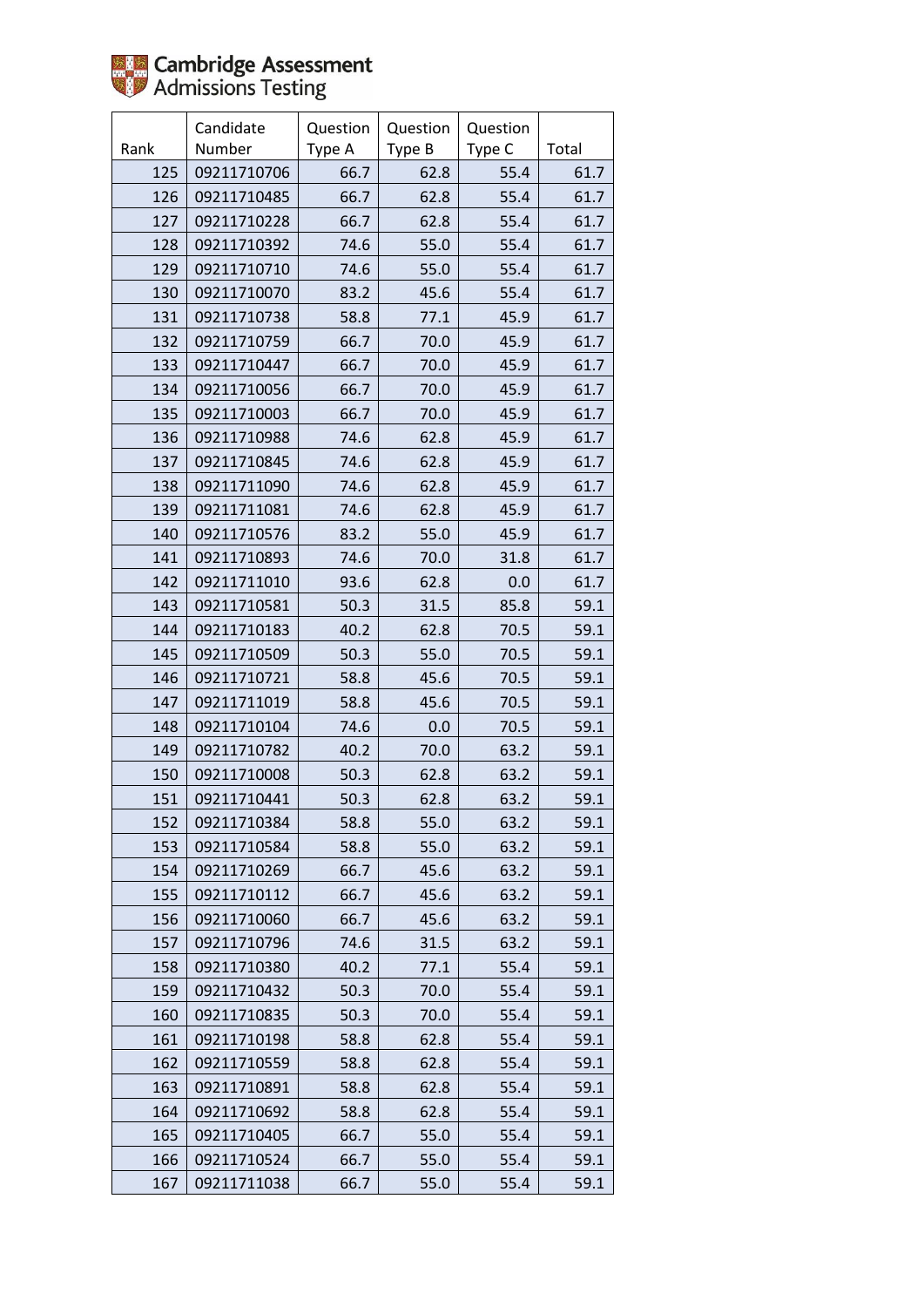|      | Candidate   | Question | Question | Question |       |
|------|-------------|----------|----------|----------|-------|
| Rank | Number      | Type A   | Type B   | Type C   | Total |
| 168  | 09211710895 | 74.6     | 45.6     | 55.4     | 59.1  |
| 169  | 09211710378 | 40.2     | 84.9     | 45.9     | 59.1  |
| 170  | 09211710110 | 50.3     | 77.1     | 45.9     | 59.1  |
| 171  | 09211710020 | 58.8     | 70.0     | 45.9     | 59.1  |
| 172  | 09211710910 | 58.8     | 70.0     | 45.9     | 59.1  |
| 173  | 09211710635 | 58.8     | 70.0     | 45.9     | 59.1  |
| 174  | 09211710179 | 58.8     | 70.0     | 45.9     | 59.1  |
| 175  | 09211710148 | 66.7     | 62.8     | 45.9     | 59.1  |
| 176  | 09211710668 | 66.7     | 62.8     | 45.9     | 59.1  |
| 177  | 09211710059 | 66.7     | 62.8     | 45.9     | 59.1  |
| 178  | 09211710133 | 66.7     | 62.8     | 45.9     | 59.1  |
| 179  | 09211710840 | 66.7     | 62.8     | 45.9     | 59.1  |
| 180  | 09211710494 | 66.7     | 62.8     | 45.9     | 59.1  |
| 181  | 09211710401 | 66.7     | 62.8     | 45.9     | 59.1  |
| 182  | 09211710164 | 74.6     | 55.0     | 45.9     | 59.1  |
| 183  | 09211710005 | 83.2     | 45.6     | 45.9     | 59.1  |
| 184  | 09211710017 | 66.7     | 70.0     | 31.8     | 59.1  |
| 185  | 09211710274 | 66.7     | 70.0     | 31.8     | 59.1  |
| 186  | 09211710196 | 74.6     | 62.8     | 31.8     | 59.1  |
| 187  | 09211711007 | 74.6     | 62.8     | 31.8     | 59.1  |
| 188  | 09211710599 | 83.2     | 55.0     | 31.8     | 59.1  |
| 189  | 09211710519 | 50.3     | 31.5     | 77.8     | 56.4  |
| 190  | 09211710667 | 40.2     | 55.0     | 70.5     | 56.4  |
| 191  | 09211711145 | 50.3     | 45.6     | 70.5     | 56.4  |
| 192  | 09211711011 | 58.8     | 31.5     | 70.5     | 56.4  |
| 193  | 09211710674 | 25.2     | 70.0     | 63.2     | 56.4  |
| 194  | 09211710898 | 40.2     | 62.8     | 63.2     | 56.4  |
| 195  | 09211710841 | 50.3     | 55.0     | 63.2     | 56.4  |
| 196  | 09211710062 | 50.3     | 55.0     | 63.2     | 56.4  |
| 197  | 09211710240 | 50.3     | 55.0     | 63.2     | 56.4  |
| 198  | 09211710348 | 50.3     | 55.0     | 63.2     | 56.4  |
| 199  | 09211710643 | 58.8     | 45.6     | 63.2     | 56.4  |
| 200  | 09211710750 | 58.8     | 45.6     | 63.2     | 56.4  |
| 201  | 09211710726 | 58.8     | 45.6     | 63.2     | 56.4  |
| 202  | 09211710225 | 58.8     | 45.6     | 63.2     | 56.4  |
| 203  | 09211710224 | 58.8     | 45.6     | 63.2     | 56.4  |
| 204  | 09211710157 | 66.7     | 31.5     | 63.2     | 56.4  |
| 205  | 09211710141 | 66.7     | 31.5     | 63.2     | 56.4  |
| 206  | 09211710834 | 66.7     | 31.5     | 63.2     | 56.4  |
| 207  | 09211711102 | 40.2     | 70.0     | 55.4     | 56.4  |
| 208  | 09211710334 | 50.3     | 62.8     | 55.4     | 56.4  |
| 209  | 09211780150 | 50.3     | 62.8     | 55.4     | 56.4  |
| 210  | 09211710825 | 50.3     | 62.8     | 55.4     | 56.4  |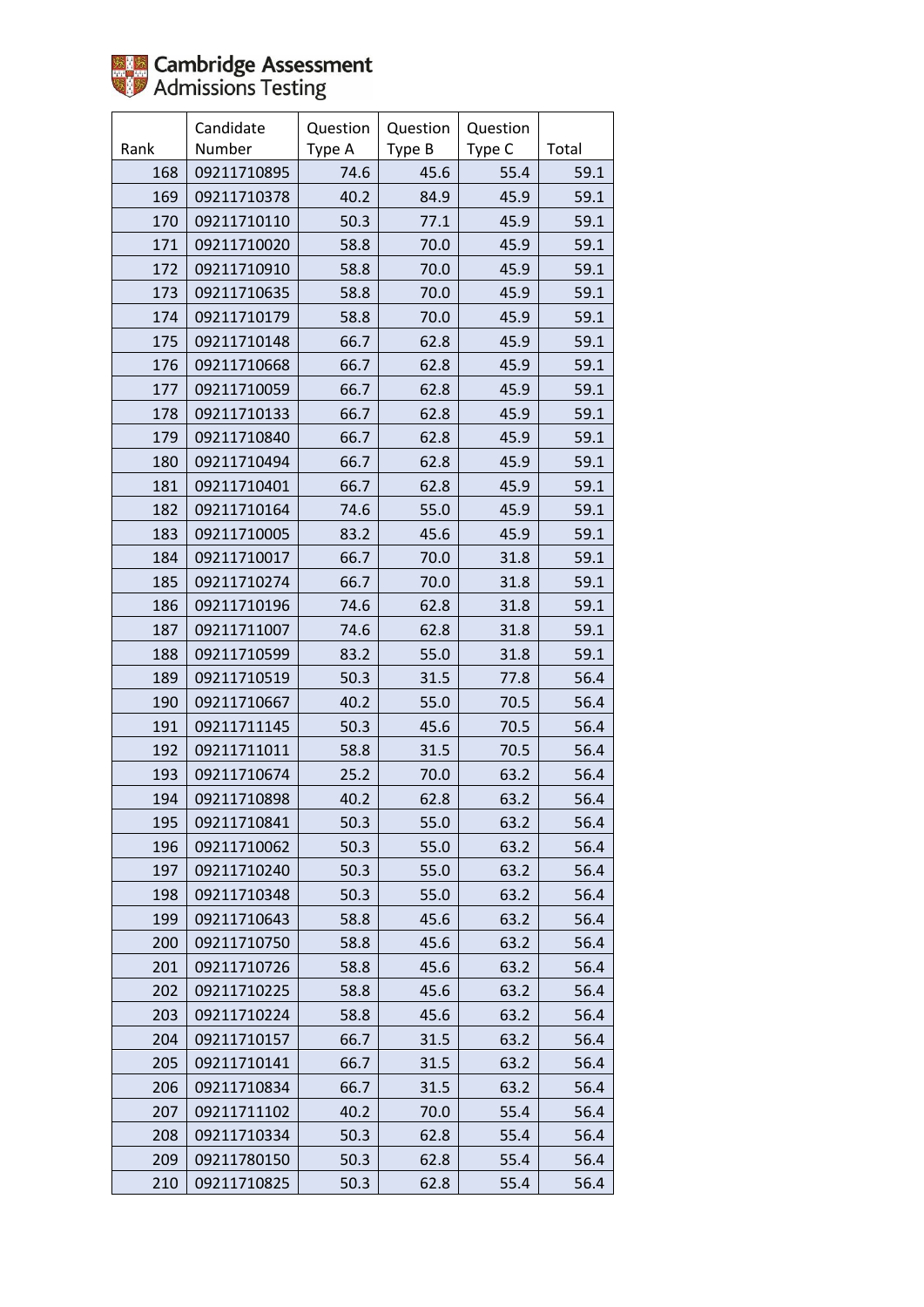|      | Candidate   | Question | Question | Question |       |
|------|-------------|----------|----------|----------|-------|
| Rank | Number      | Type A   | Type B   | Type C   | Total |
| 211  | 09211710140 | 50.3     | 62.8     | 55.4     | 56.4  |
| 212  | 09211710245 | 50.3     | 62.8     | 55.4     | 56.4  |
| 213  | 09211711073 | 50.3     | 62.8     | 55.4     | 56.4  |
| 214  | 09211710273 | 50.3     | 62.8     | 55.4     | 56.4  |
| 215  | 09211710275 | 58.8     | 55.0     | 55.4     | 56.4  |
| 216  | 09211710501 | 58.8     | 55.0     | 55.4     | 56.4  |
| 217  | 09211710338 | 58.8     | 55.0     | 55.4     | 56.4  |
| 218  | 09211710379 | 58.8     | 55.0     | 55.4     | 56.4  |
| 219  | 09211710048 | 58.8     | 55.0     | 55.4     | 56.4  |
| 220  | 09211710542 | 58.8     | 55.0     | 55.4     | 56.4  |
| 221  | 09211710306 | 58.8     | 55.0     | 55.4     | 56.4  |
| 222  | 09211711125 | 66.7     | 45.6     | 55.4     | 56.4  |
| 223  | 09211710404 | 66.7     | 45.6     | 55.4     | 56.4  |
| 224  | 09211710336 | 66.7     | 45.6     | 55.4     | 56.4  |
| 225  | 09211710078 | 66.7     | 45.6     | 55.4     | 56.4  |
| 226  | 09211710259 | 66.7     | 45.6     | 55.4     | 56.4  |
| 227  | 09211711002 | 66.7     | 45.6     | 55.4     | 56.4  |
| 228  | 09211711094 | 66.7     | 45.6     | 55.4     | 56.4  |
| 229  | 09211710918 | 66.7     | 45.6     | 55.4     | 56.4  |
| 230  | 09211710216 | 74.6     | 31.5     | 55.4     | 56.4  |
| 231  | 09211710690 | 50.3     | 70.0     | 45.9     | 56.4  |
| 232  | 09211710590 | 50.3     | 70.0     | 45.9     | 56.4  |
| 233  | 09211710053 | 50.3     | 70.0     | 45.9     | 56.4  |
| 234  | 09211710532 | 50.3     | 70.0     | 45.9     | 56.4  |
| 235  | 09211710101 | 50.3     | 70.0     | 45.9     | 56.4  |
| 236  | 09211710665 | 50.3     | 70.0     | 45.9     | 56.4  |
| 237  | 09211710952 | 58.8     | 62.8     | 45.9     | 56.4  |
| 238  | 09211710271 | 58.8     | 62.8     | 45.9     | 56.4  |
| 239  | 09211710528 | 58.8     | 62.8     | 45.9     | 56.4  |
| 240  | 09211710298 | 58.8     | 62.8     | 45.9     | 56.4  |
| 241  | 09211710015 | 58.8     | 62.8     | 45.9     | 56.4  |
| 242  | 09211710654 | 58.8     | 62.8     | 45.9     | 56.4  |
| 243  | 09211710865 | 58.8     | 62.8     | 45.9     | 56.4  |
| 244  | 09211710131 | 66.7     | 55.0     | 45.9     | 56.4  |
| 245  | 09211710718 | 66.7     | 55.0     | 45.9     | 56.4  |
| 246  | 09211710055 | 66.7     | 55.0     | 45.9     | 56.4  |
| 247  | 09211710126 | 66.7     | 55.0     | 45.9     | 56.4  |
| 248  | 09211710040 | 66.7     | 55.0     | 45.9     | 56.4  |
| 249  | 09211710296 | 66.7     | 55.0     | 45.9     | 56.4  |
| 250  | 09211711041 | 74.6     | 45.6     | 45.9     | 56.4  |
| 251  | 09211710923 | 74.6     | 45.6     | 45.9     | 56.4  |
| 252  | 09211711133 | 74.6     | 45.6     | 45.9     | 56.4  |
| 253  | 09211710034 | 74.6     | 45.6     | 45.9     | 56.4  |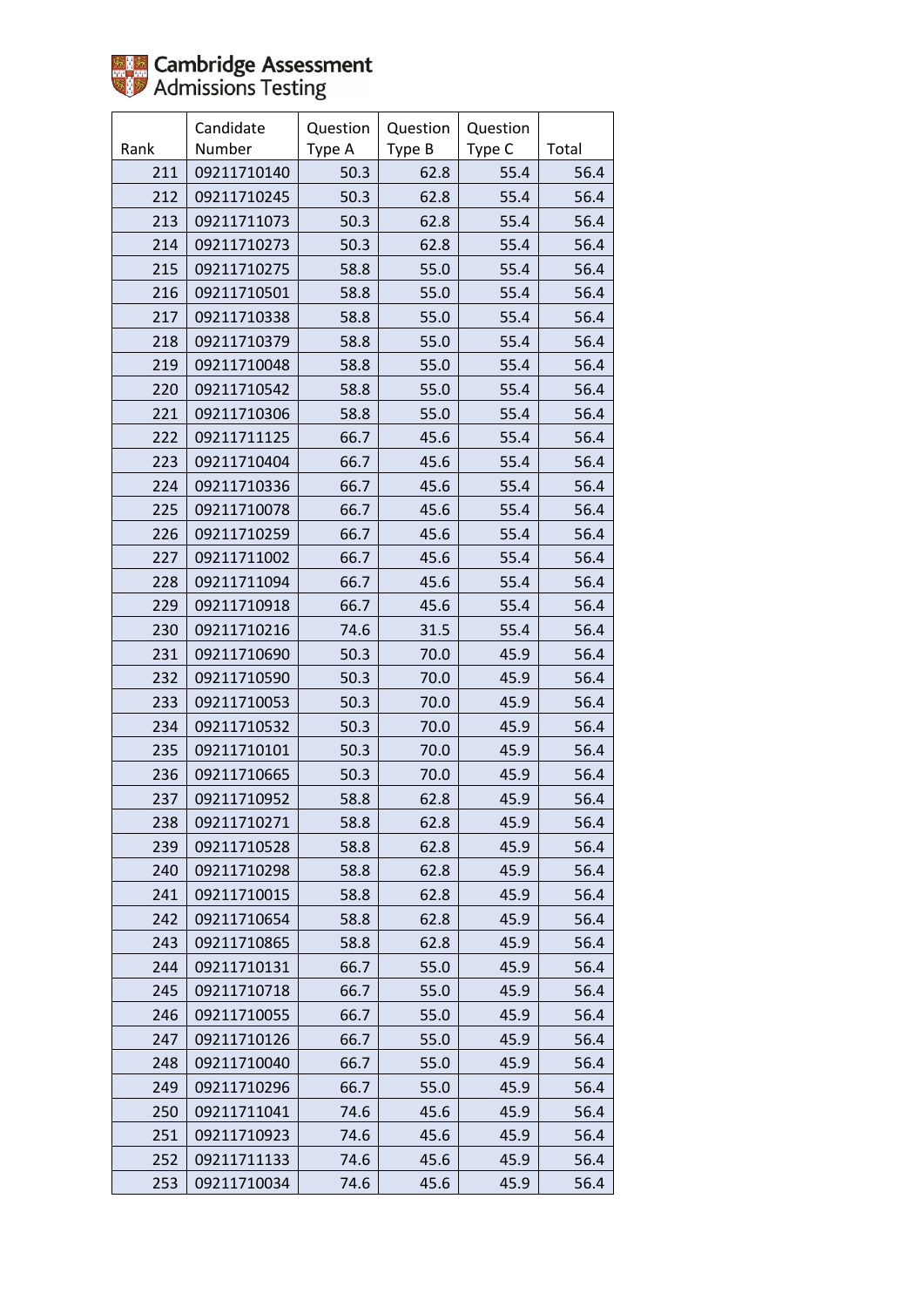

|      | Candidate   | Question | Question | Question |       |
|------|-------------|----------|----------|----------|-------|
| Rank | Number      | Type A   | Type B   | Type C   | Total |
| 254  | 09211710253 | 40.2     | 84.9     | 31.8     | 56.4  |
| 255  | 09211710507 | 66.7     | 62.8     | 31.8     | 56.4  |
| 256  | 09211711026 | 66.7     | 62.8     | 31.8     | 56.4  |
| 257  | 09211711127 | 66.7     | 62.8     | 31.8     | 56.4  |
| 258  | 09211710937 | 66.7     | 62.8     | 31.8     | 56.4  |
| 259  | 09211710529 | 74.6     | 55.0     | 31.8     | 56.4  |
| 260  | 09211710815 | 83.2     | 45.6     | 31.8     | 56.4  |
| 261  | 09211710997 | 25.2     | 45.6     | 77.8     | 53.6  |
| 262  | 09211710036 | 40.2     | 31.5     | 77.8     | 53.6  |
| 263  | 09211710570 | 40.2     | 31.5     | 77.8     | 53.6  |
| 264  | 09211710481 | 0.0      | 62.8     | 70.5     | 53.6  |
| 265  | 09211710322 | 0.0      | 62.8     | 70.5     | 53.6  |
| 266  | 09211710073 | 25.2     | 55.0     | 70.5     | 53.6  |
| 267  | 09211710411 | 40.2     | 45.6     | 70.5     | 53.6  |
| 268  | 09211710363 | 50.3     | 31.5     | 70.5     | 53.6  |
| 269  | 09211710142 | 50.3     | 31.5     | 70.5     | 53.6  |
| 270  | 09211710875 | 50.3     | 31.5     | 70.5     | 53.6  |
| 271  | 09211710817 | 40.2     | 55.0     | 63.2     | 53.6  |
| 272  | 09211710821 | 40.2     | 55.0     | 63.2     | 53.6  |
| 273  | 09211710520 | 40.2     | 55.0     | 63.2     | 53.6  |
| 274  | 09211710439 | 40.2     | 55.0     | 63.2     | 53.6  |
| 275  | 09211710773 | 50.3     | 45.6     | 63.2     | 53.6  |
| 276  | 09211710317 | 50.3     | 45.6     | 63.2     | 53.6  |
| 277  | 09211710855 | 50.3     | 45.6     | 63.2     | 53.6  |
| 278  | 09211710058 | 50.3     | 45.6     | 63.2     | 53.6  |
| 279  | 09211710397 | 50.3     | 45.6     | 63.2     | 53.6  |
| 280  | 09211710996 | 50.3     | 45.6     | 63.2     | 53.6  |
| 281  | 09211711071 | 50.3     | 45.6     | 63.2     | 53.6  |
| 282  | 09211710650 | 50.3     | 45.6     | 63.2     | 53.6  |
| 283  | 09211710367 | 50.3     | 45.6     | 63.2     | 53.6  |
| 284  | 09211710454 | 50.3     | 45.6     | 63.2     | 53.6  |
| 285  | 09211710426 | 50.3     | 45.6     | 63.2     | 53.6  |
| 286  | 09211710563 | 58.8     | 31.5     | 63.2     | 53.6  |
| 287  | 09211710326 | 58.8     | 31.5     | 63.2     | 53.6  |
| 288  | 09211710256 | 66.7     | 0.0      | 63.2     | 53.6  |
| 289  | 09211710318 | 40.2     | 62.8     | 55.4     | 53.6  |
| 290  | 09211710694 | 40.2     | 62.8     | 55.4     | 53.6  |
| 291  | 09211710065 | 40.2     | 62.8     | 55.4     | 53.6  |
| 292  | 09211710189 | 40.2     | 62.8     | 55.4     | 53.6  |
| 293  | 09211710208 | 50.3     | 55.0     | 55.4     | 53.6  |
| 294  | 09211710552 | 50.3     | 55.0     | 55.4     | 53.6  |
| 295  | 09211710419 | 50.3     | 55.0     | 55.4     | 53.6  |
| 296  | 09211710308 | 50.3     | 55.0     | 55.4     | 53.6  |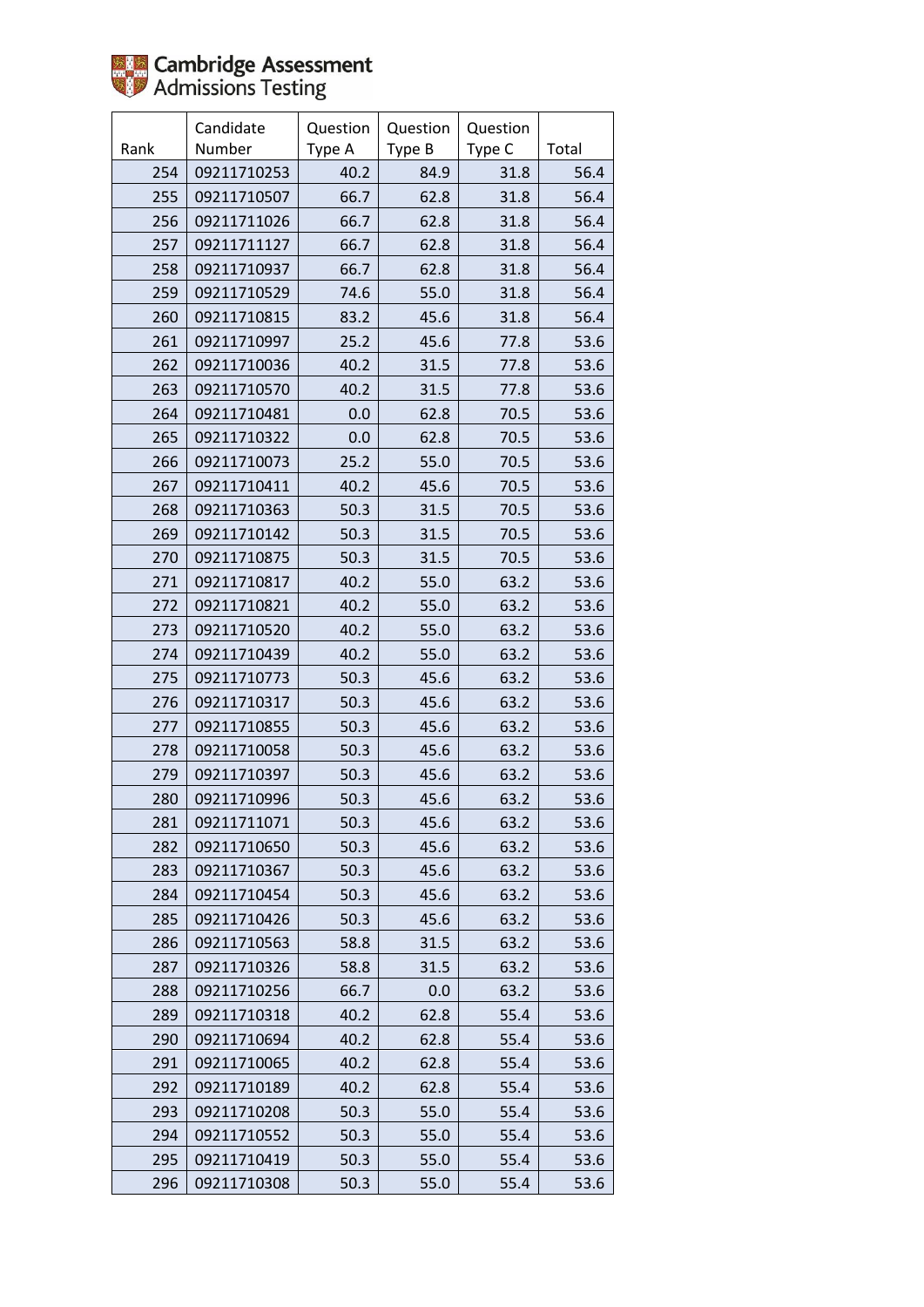|      | Candidate   | Question | Question | Question |       |
|------|-------------|----------|----------|----------|-------|
| Rank | Number      | Type A   | Type B   | Type C   | Total |
| 297  | 09211710568 | 50.3     | 55.0     | 55.4     | 53.6  |
| 298  | 09211710871 | 50.3     | 55.0     | 55.4     | 53.6  |
| 299  | 09211710430 | 50.3     | 55.0     | 55.4     | 53.6  |
| 300  | 09211710286 | 50.3     | 55.0     | 55.4     | 53.6  |
| 301  | 09211710204 | 58.8     | 45.6     | 55.4     | 53.6  |
| 302  | 09211710001 | 58.8     | 45.6     | 55.4     | 53.6  |
| 303  | 09211710153 | 58.8     | 45.6     | 55.4     | 53.6  |
| 304  | 09211710145 | 58.8     | 45.6     | 55.4     | 53.6  |
| 305  | 09211710121 | 58.8     | 45.6     | 55.4     | 53.6  |
| 306  | 09211710786 | 58.8     | 45.6     | 55.4     | 53.6  |
| 307  | 09211711004 | 58.8     | 45.6     | 55.4     | 53.6  |
| 308  | 09211710057 | 58.8     | 45.6     | 55.4     | 53.6  |
| 309  | 09211710924 | 58.8     | 45.6     | 55.4     | 53.6  |
| 310  | 09211710277 | 58.8     | 45.6     | 55.4     | 53.6  |
| 311  | 09211780347 | 58.8     | 45.6     | 55.4     | 53.6  |
| 312  | 09211710445 | 58.8     | 45.6     | 55.4     | 53.6  |
| 313  | 09211710753 | 58.8     | 45.6     | 55.4     | 53.6  |
| 314  | 09211710412 | 58.8     | 45.6     | 55.4     | 53.6  |
| 315  | 09211710873 | 58.8     | 45.6     | 55.4     | 53.6  |
| 316  | 09211710437 | 58.8     | 45.6     | 55.4     | 53.6  |
| 317  | 09211710054 | 66.7     | 31.5     | 55.4     | 53.6  |
| 318  | 09211710422 | 66.7     | 31.5     | 55.4     | 53.6  |
| 319  | 09211711058 | 66.7     | 31.5     | 55.4     | 53.6  |
| 320  | 09211710442 | 40.2     | 70.0     | 45.9     | 53.6  |
| 321  | 09211710499 | 50.3     | 62.8     | 45.9     | 53.6  |
| 322  | 09211710377 | 50.3     | 62.8     | 45.9     | 53.6  |
| 323  | 09211710465 | 50.3     | 62.8     | 45.9     | 53.6  |
| 324  | 09211710182 | 50.3     | 62.8     | 45.9     | 53.6  |
| 325  | 09211710791 | 58.8     | 55.0     | 45.9     | 53.6  |
| 326  | 09211710656 | 58.8     | 55.0     | 45.9     | 53.6  |
| 327  | 09211710206 | 58.8     | 55.0     | 45.9     | 53.6  |
| 328  | 09211710077 | 66.7     | 45.6     | 45.9     | 53.6  |
| 329  | 09211710822 | 66.7     | 45.6     | 45.9     | 53.6  |
| 330  | 09211710292 | 66.7     | 45.6     | 45.9     | 53.6  |
| 331  | 09211710038 | 66.7     | 45.6     | 45.9     | 53.6  |
| 332  | 09211710974 | 74.6     | 31.5     | 45.9     | 53.6  |
| 333  | 09211710193 | 74.6     | 31.5     | 45.9     | 53.6  |
| 334  | 09211710282 | 50.3     | 70.0     | 31.8     | 53.6  |
| 335  | 09211710544 | 50.3     | 70.0     | 31.8     | 53.6  |
| 336  | 09211710914 | 58.8     | 62.8     | 31.8     | 53.6  |
| 337  | 09211710464 | 58.8     | 62.8     | 31.8     | 53.6  |
| 338  | 09211711098 | 58.8     | 62.8     | 31.8     | 53.6  |
| 339  | 09211710105 | 58.8     | 62.8     | 31.8     | 53.6  |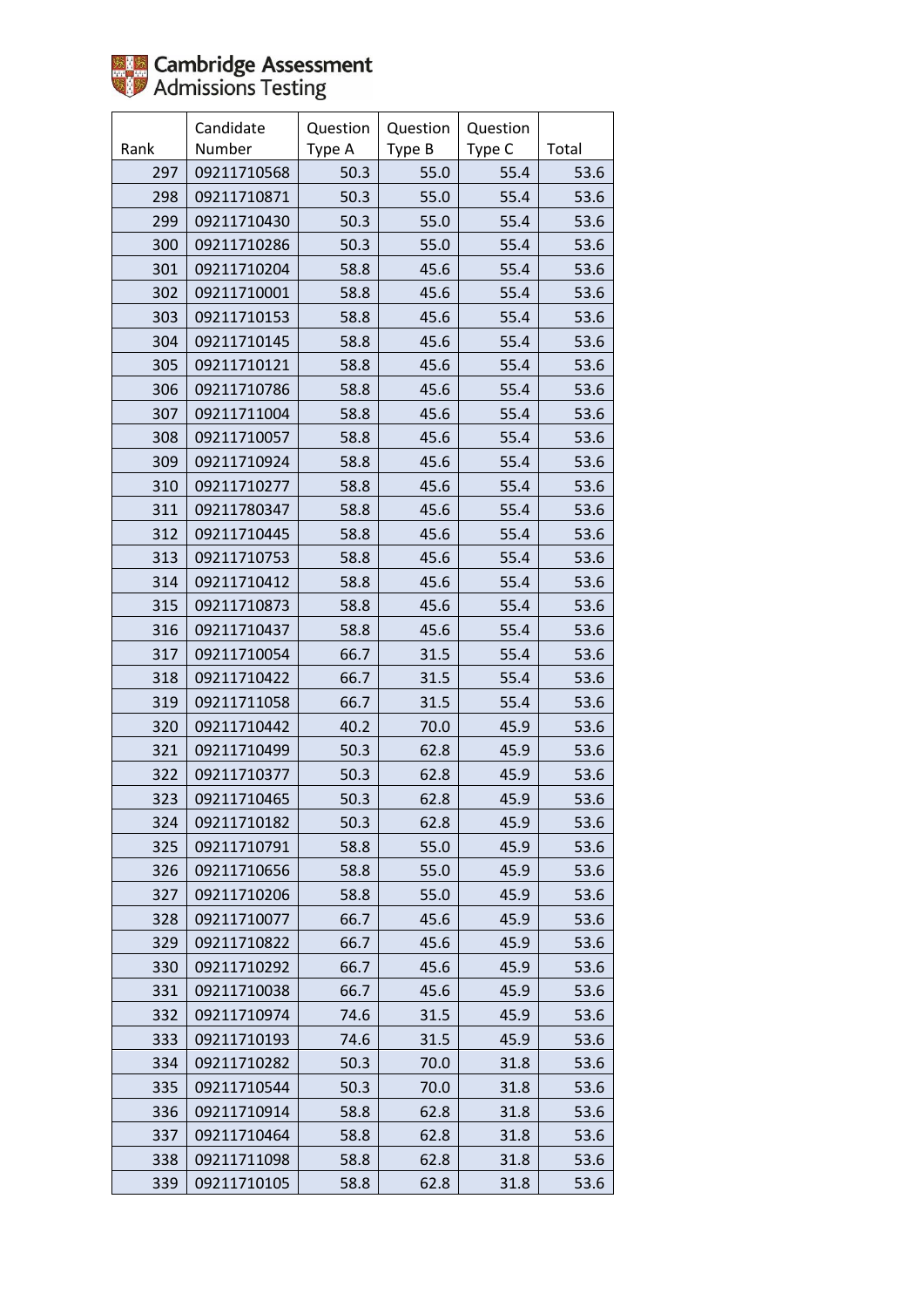|      | Candidate   | Question | Question | Question |       |
|------|-------------|----------|----------|----------|-------|
| Rank | Number      | Type A   | Type B   | Type C   | Total |
| 340  | 09211710209 | 58.8     | 62.8     | 31.8     | 53.6  |
| 341  | 09211710425 | 58.8     | 62.8     | 31.8     | 53.6  |
| 342  | 09211711065 | 58.8     | 62.8     | 31.8     | 53.6  |
| 343  | 09211710789 | 66.7     | 55.0     | 31.8     | 53.6  |
| 344  | 09211710450 | 66.7     | 55.0     | 31.8     | 53.6  |
| 345  | 09211710909 | 66.7     | 55.0     | 31.8     | 53.6  |
| 346  | 09211710546 | 74.6     | 45.6     | 31.8     | 53.6  |
| 347  | 08211710109 | 26.3     | 61.5     | 61.2     | 52.7  |
| 348  | 09211710826 | 25.2     | 45.6     | 70.5     | 50.6  |
| 349  | 09211710760 | 40.2     | 31.5     | 70.5     | 50.6  |
| 350  | 09211710016 | 25.2     | 55.0     | 63.2     | 50.6  |
| 351  | 09211710828 | 25.2     | 55.0     | 63.2     | 50.6  |
| 352  | 09211710735 | 40.2     | 45.6     | 63.2     | 50.6  |
| 353  | 09211710605 | 40.2     | 45.6     | 63.2     | 50.6  |
| 354  | 09211710087 | 40.2     | 45.6     | 63.2     | 50.6  |
| 355  | 09211710458 | 40.2     | 45.6     | 63.2     | 50.6  |
| 356  | 09211710547 | 40.2     | 45.6     | 63.2     | 50.6  |
| 357  | 09211710357 | 50.3     | 31.5     | 63.2     | 50.6  |
| 358  | 09211710598 | 50.3     | 31.5     | 63.2     | 50.6  |
| 359  | 09211710470 | 50.3     | 31.5     | 63.2     | 50.6  |
| 360  | 09211710539 | 50.3     | 31.5     | 63.2     | 50.6  |
| 361  | 09211710651 | 58.8     | 0.0      | 63.2     | 50.6  |
| 362  | 09211710680 | 58.8     | 0.0      | 63.2     | 50.6  |
| 363  | 09211710230 | 58.8     | 0.0      | 63.2     | 50.6  |
| 364  | 09211710106 | 25.2     | 62.8     | 55.4     | 50.6  |
| 365  | 09211710980 | 25.2     | 62.8     | 55.4     | 50.6  |
| 366  | 09211710963 | 25.2     | 62.8     | 55.4     | 50.6  |
| 367  | 09211710526 | 40.2     | 55.0     | 55.4     | 50.6  |
| 368  | 09211710139 | 40.2     | 55.0     | 55.4     | 50.6  |
| 369  | 09211710128 | 40.2     | 55.0     | 55.4     | 50.6  |
| 370  | 09211710948 | 40.2     | 55.0     | 55.4     | 50.6  |
| 371  | 09211710664 | 40.2     | 55.0     | 55.4     | 50.6  |
| 372  | 09211711134 | 40.2     | 55.0     | 55.4     | 50.6  |
| 373  | 09211710621 | 40.2     | 55.0     | 55.4     | 50.6  |
| 374  | 09211710696 | 40.2     | 55.0     | 55.4     | 50.6  |
| 375  | 09211710438 | 40.2     | 55.0     | 55.4     | 50.6  |
| 376  | 09211710255 | 40.2     | 55.0     | 55.4     | 50.6  |
| 377  | 09211710444 | 40.2     | 55.0     | 55.4     | 50.6  |
| 378  | 09211710099 | 50.3     | 45.6     | 55.4     | 50.6  |
| 379  | 09211711032 | 50.3     | 45.6     | 55.4     | 50.6  |
| 380  | 09211710396 | 50.3     | 45.6     | 55.4     | 50.6  |
| 381  | 09211710349 | 50.3     | 45.6     | 55.4     | 50.6  |
| 382  | 09211710315 | 50.3     | 45.6     | 55.4     | 50.6  |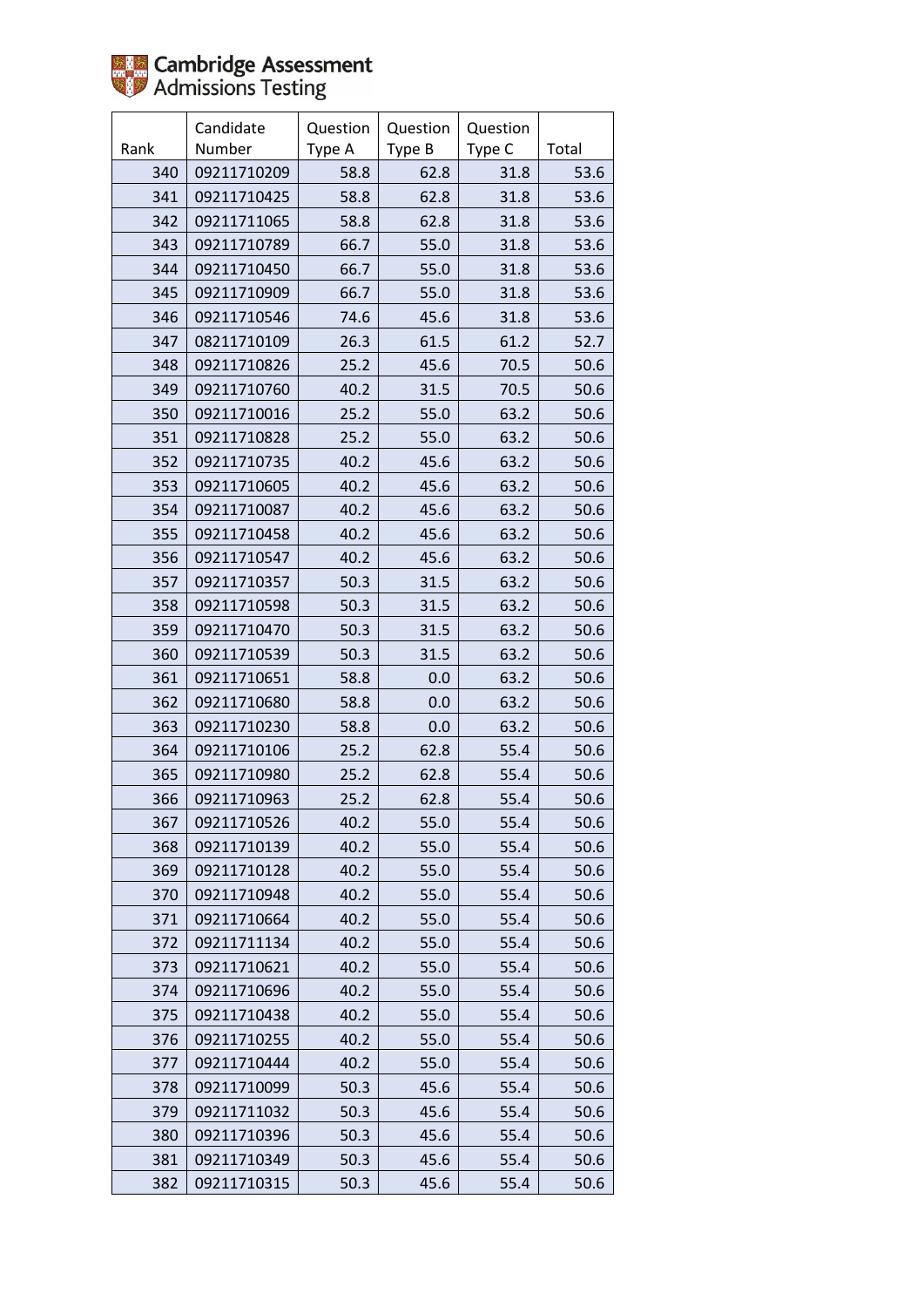|      | Candidate   | Question | Question | Question |       |
|------|-------------|----------|----------|----------|-------|
| Rank | Number      | Type A   | Type B   | Type C   | Total |
| 383  | 09211711100 | 50.3     | 45.6     | 55.4     | 50.6  |
| 384  | 09211710202 | 50.3     | 45.6     | 55.4     | 50.6  |
| 385  | 09211710493 | 50.3     | 45.6     | 55.4     | 50.6  |
| 386  | 09211710389 | 50.3     | 45.6     | 55.4     | 50.6  |
| 387  | 09211710323 | 50.3     | 45.6     | 55.4     | 50.6  |
| 388  | 09211710954 | 50.3     | 45.6     | 55.4     | 50.6  |
| 389  | 09211710498 | 50.3     | 45.6     | 55.4     | 50.6  |
| 390  | 09211710639 | 58.8     | 31.5     | 55.4     | 50.6  |
| 391  | 09211710879 | 58.8     | 31.5     | 55.4     | 50.6  |
| 392  | 09211780466 | 58.8     | 31.5     | 55.4     | 50.6  |
| 393  | 09211710623 | 66.7     | 0.0      | 55.4     | 50.6  |
| 394  | 09211710032 | 25.2     | 70.0     | 45.9     | 50.6  |
| 395  | 09211710887 | 40.2     | 62.8     | 45.9     | 50.6  |
| 396  | 09211710288 | 40.2     | 62.8     | 45.9     | 50.6  |
| 397  | 09211710921 | 40.2     | 62.8     | 45.9     | 50.6  |
| 398  | 09211710883 | 40.2     | 62.8     | 45.9     | 50.6  |
| 399  | 09211710943 | 40.2     | 62.8     | 45.9     | 50.6  |
| 400  | 09211710178 | 40.2     | 62.8     | 45.9     | 50.6  |
| 401  | 09211710129 | 50.3     | 55.0     | 45.9     | 50.6  |
| 402  | 09211710026 | 50.3     | 55.0     | 45.9     | 50.6  |
| 403  | 09211710490 | 50.3     | 55.0     | 45.9     | 50.6  |
| 404  | 09211710818 | 50.3     | 55.0     | 45.9     | 50.6  |
| 405  | 09211710360 | 50.3     | 55.0     | 45.9     | 50.6  |
| 406  | 09211710965 | 50.3     | 55.0     | 45.9     | 50.6  |
| 407  | 09211710586 | 50.3     | 55.0     | 45.9     | 50.6  |
| 408  | 09211710084 | 50.3     | 55.0     | 45.9     | 50.6  |
| 409  | 09211711106 | 50.3     | 55.0     | 45.9     | 50.6  |
| 410  | 09211710858 | 50.3     | 55.0     | 45.9     | 50.6  |
| 411  | 09211710376 | 50.3     | 55.0     | 45.9     | 50.6  |
| 412  | 09211710124 | 50.3     | 55.0     | 45.9     | 50.6  |
| 413  | 09211711068 | 50.3     | 55.0     | 45.9     | 50.6  |
| 414  | 09211710979 | 50.3     | 55.0     | 45.9     | 50.6  |
| 415  | 09211711140 | 50.3     | 55.0     | 45.9     | 50.6  |
| 416  | 09211710353 | 50.3     | 55.0     | 45.9     | 50.6  |
| 417  | 09211710870 | 50.3     | 55.0     | 45.9     | 50.6  |
| 418  | 09211710098 | 50.3     | 55.0     | 45.9     | 50.6  |
| 419  | 09211710314 | 50.3     | 55.0     | 45.9     | 50.6  |
| 420  | 09211710672 | 58.8     | 45.6     | 45.9     | 50.6  |
| 421  | 09211710375 | 58.8     | 45.6     | 45.9     | 50.6  |
| 422  | 09211710116 | 58.8     | 45.6     | 45.9     | 50.6  |
| 423  | 09211710496 | 58.8     | 45.6     | 45.9     | 50.6  |
| 424  | 09211710876 | 58.8     | 45.6     | 45.9     | 50.6  |
| 425  | 09211711017 | 58.8     | 45.6     | 45.9     | 50.6  |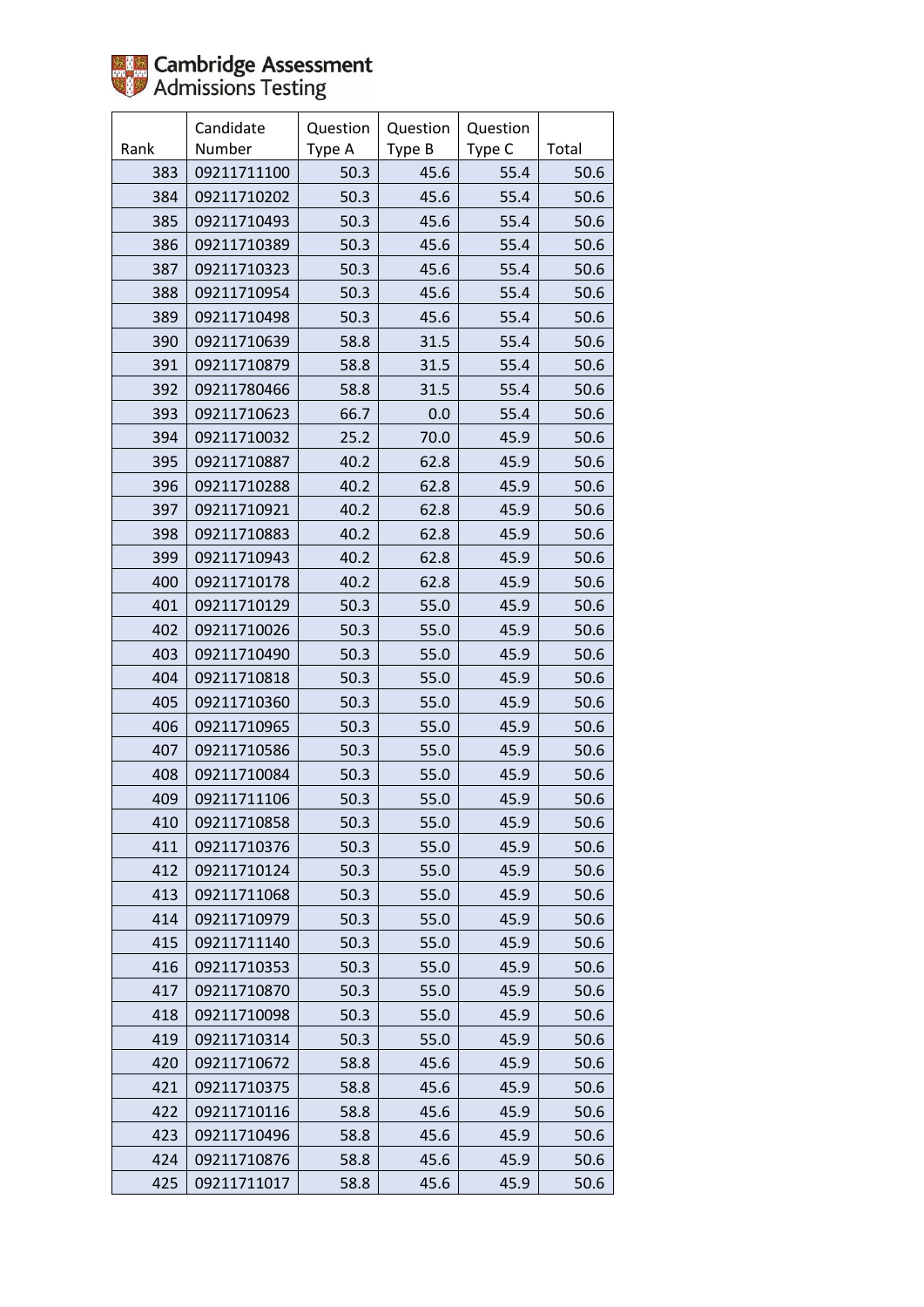|      | Candidate   | Question | Question | Question |       |
|------|-------------|----------|----------|----------|-------|
| Rank | Number      | Type A   | Type B   | Type C   | Total |
| 426  | 09211710554 | 58.8     | 45.6     | 45.9     | 50.6  |
| 427  | 09211711135 | 58.8     | 45.6     | 45.9     | 50.6  |
| 428  | 09211710050 | 58.8     | 45.6     | 45.9     | 50.6  |
| 429  | 09211710335 | 58.8     | 45.6     | 45.9     | 50.6  |
| 430  | 09211711085 | 66.7     | 31.5     | 45.9     | 50.6  |
| 431  | 09211710023 | 74.6     | 0.0      | 45.9     | 50.6  |
| 432  | 09211710043 | 25.2     | 77.1     | 31.8     | 50.6  |
| 433  | 09211710165 | 40.2     | 70.0     | 31.8     | 50.6  |
| 434  | 09211710790 | 40.2     | 70.0     | 31.8     | 50.6  |
| 435  | 09211710771 | 40.2     | 70.0     | 31.8     | 50.6  |
| 436  | 09211710982 | 50.3     | 62.8     | 31.8     | 50.6  |
| 437  | 09211710328 | 50.3     | 62.8     | 31.8     | 50.6  |
| 438  | 09211710613 | 50.3     | 62.8     | 31.8     | 50.6  |
| 439  | 09211710708 | 50.3     | 62.8     | 31.8     | 50.6  |
| 440  | 09211710652 | 58.8     | 55.0     | 31.8     | 50.6  |
| 441  | 09211710557 | 58.8     | 55.0     | 31.8     | 50.6  |
| 442  | 09211710772 | 58.8     | 55.0     | 31.8     | 50.6  |
| 443  | 09211710434 | 58.8     | 55.0     | 31.8     | 50.6  |
| 444  | 09211710461 | 58.8     | 55.0     | 31.8     | 50.6  |
| 445  | 09211710210 | 58.8     | 55.0     | 31.8     | 50.6  |
| 446  | 09211710350 | 58.8     | 55.0     | 31.8     | 50.6  |
| 447  | 09211710556 | 58.8     | 55.0     | 31.8     | 50.6  |
| 448  | 09211711121 | 66.7     | 45.6     | 31.8     | 50.6  |
| 449  | 09211710398 | 66.7     | 45.6     | 31.8     | 50.6  |
| 450  | 09211710236 | 66.7     | 45.6     | 31.8     | 50.6  |
| 451  | 09211710645 | 66.7     | 45.6     | 31.8     | 50.6  |
| 452  | 09211710135 | 66.7     | 45.6     | 31.8     | 50.6  |
| 453  | 09211710795 | 66.7     | 45.6     | 31.8     | 50.6  |
| 454  | 09211711052 | 40.2     | 77.1     | 0.0      | 50.6  |
| 455  | 09211710727 | 66.7     | 55.0     | 0.0      | 50.6  |
| 456  | 09211710180 | 66.7     | 55.0     | 0.0      | 50.6  |
| 457  | 09211710064 | 66.7     | 55.0     | 0.0      | 50.6  |
| 458  | 09211710137 | 74.6     | 45.6     | 0.0      | 50.6  |
| 459  | 09211710096 | 74.6     | 45.6     | 0.0      | 50.6  |
| 460  | 09211710682 | 0.0      | 45.6     | 70.5     | 47.4  |
| 461  | 09211711027 | 25.2     | 31.5     | 70.5     | 47.4  |
| 462  | 09211710102 | 25.2     | 31.5     | 70.5     | 47.4  |
| 463  | 09211710018 | 25.2     | 31.5     | 70.5     | 47.4  |
| 464  | 09211710630 | 25.2     | 31.5     | 70.5     | 47.4  |
| 465  | 09211710522 | 40.2     | 0.0      | 70.5     | 47.4  |
| 466  | 09211710381 | 0.0      | 55.0     | 63.2     | 47.4  |
| 467  | 09211710807 | 40.2     | 31.5     | 63.2     | 47.4  |
| 468  | 09211710467 | 40.2     | 31.5     | 63.2     | 47.4  |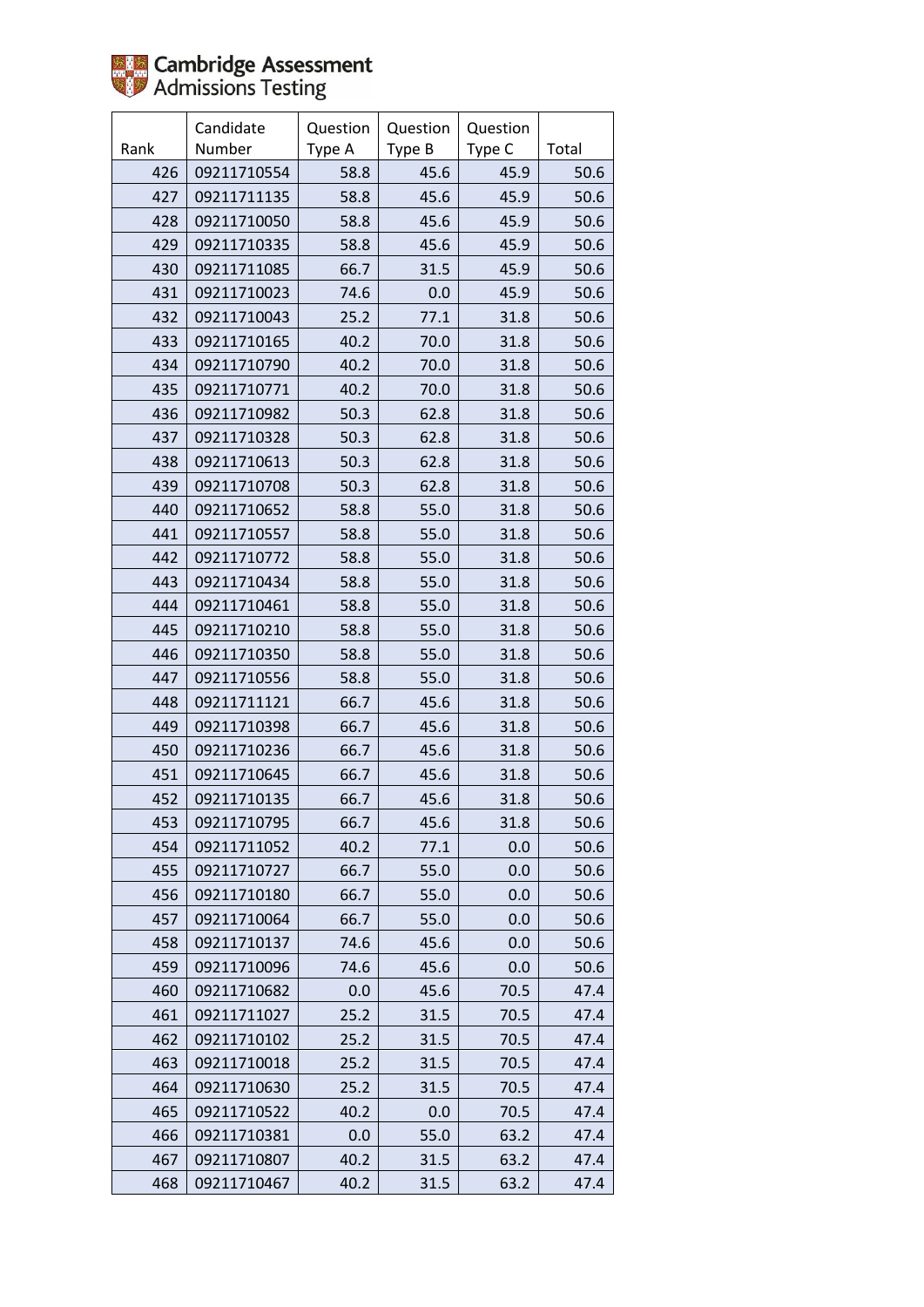|      | Candidate   | Question | Question | Question |       |
|------|-------------|----------|----------|----------|-------|
| Rank | Number      | Type A   | Type B   | Type C   | Total |
| 469  | 09211710158 | 40.2     | 31.5     | 63.2     | 47.4  |
| 470  | 09211710780 | 40.2     | 31.5     | 63.2     | 47.4  |
| 471  | 09211710191 | 40.2     | 31.5     | 63.2     | 47.4  |
| 472  | 09211711022 | 40.2     | 31.5     | 63.2     | 47.4  |
| 473  | 09211710352 | 40.2     | 31.5     | 63.2     | 47.4  |
| 474  | 09211710992 | 50.3     | 0.0      | 63.2     | 47.4  |
| 475  | 09211710749 | 50.3     | 0.0      | 63.2     | 47.4  |
| 476  | 09211710955 | 50.3     | 0.0      | 63.2     | 47.4  |
| 477  | 09211710502 | 25.2     | 55.0     | 55.4     | 47.4  |
| 478  | 09211710723 | 25.2     | 55.0     | 55.4     | 47.4  |
| 479  | 09211710984 | 25.2     | 55.0     | 55.4     | 47.4  |
| 480  | 09211711015 | 25.2     | 55.0     | 55.4     | 47.4  |
| 481  | 09211710673 | 25.2     | 55.0     | 55.4     | 47.4  |
| 482  | 09211710905 | 25.2     | 55.0     | 55.4     | 47.4  |
| 483  | 09211710844 | 40.2     | 45.6     | 55.4     | 47.4  |
| 484  | 09211710606 | 40.2     | 45.6     | 55.4     | 47.4  |
| 485  | 09211710934 | 40.2     | 45.6     | 55.4     | 47.4  |
| 486  | 09211710495 | 40.2     | 45.6     | 55.4     | 47.4  |
| 487  | 09211710580 | 40.2     | 45.6     | 55.4     | 47.4  |
| 488  | 09211711104 | 40.2     | 45.6     | 55.4     | 47.4  |
| 489  | 09211711072 | 40.2     | 45.6     | 55.4     | 47.4  |
| 490  | 09211711009 | 40.2     | 45.6     | 55.4     | 47.4  |
| 491  | 09211710462 | 40.2     | 45.6     | 55.4     | 47.4  |
| 492  | 09211710159 | 40.2     | 45.6     | 55.4     | 47.4  |
| 493  | 09211710042 | 40.2     | 45.6     | 55.4     | 47.4  |
| 494  | 09211710172 | 40.2     | 45.6     | 55.4     | 47.4  |
| 495  | 09211710321 | 40.2     | 45.6     | 55.4     | 47.4  |
| 496  | 09211710548 | 40.2     | 45.6     | 55.4     | 47.4  |
| 497  | 09211710701 | 40.2     | 45.6     | 55.4     | 47.4  |
| 498  | 09211710436 | 40.2     | 45.6     | 55.4     | 47.4  |
| 499  | 09211710778 | 40.2     | 45.6     | 55.4     | 47.4  |
| 500  | 09211710258 | 40.2     | 45.6     | 55.4     | 47.4  |
| 501  | 09211710092 | 40.2     | 45.6     | 55.4     | 47.4  |
| 502  | 09211711069 | 40.2     | 45.6     | 55.4     | 47.4  |
| 503  | 09211710927 | 50.3     | 31.5     | 55.4     | 47.4  |
| 504  | 09211710356 | 50.3     | 31.5     | 55.4     | 47.4  |
| 505  | 09211710641 | 50.3     | 31.5     | 55.4     | 47.4  |
| 506  | 09211710901 | 50.3     | 31.5     | 55.4     | 47.4  |
| 507  | 09211710884 | 50.3     | 31.5     | 55.4     | 47.4  |
| 508  | 09211710998 | 50.3     | 31.5     | 55.4     | 47.4  |
| 509  | 09211710785 | 50.3     | 31.5     | 55.4     | 47.4  |
| 510  | 09211710090 | 50.3     | 31.5     | 55.4     | 47.4  |
| 511  | 09211710730 | 50.3     | 31.5     | 55.4     | 47.4  |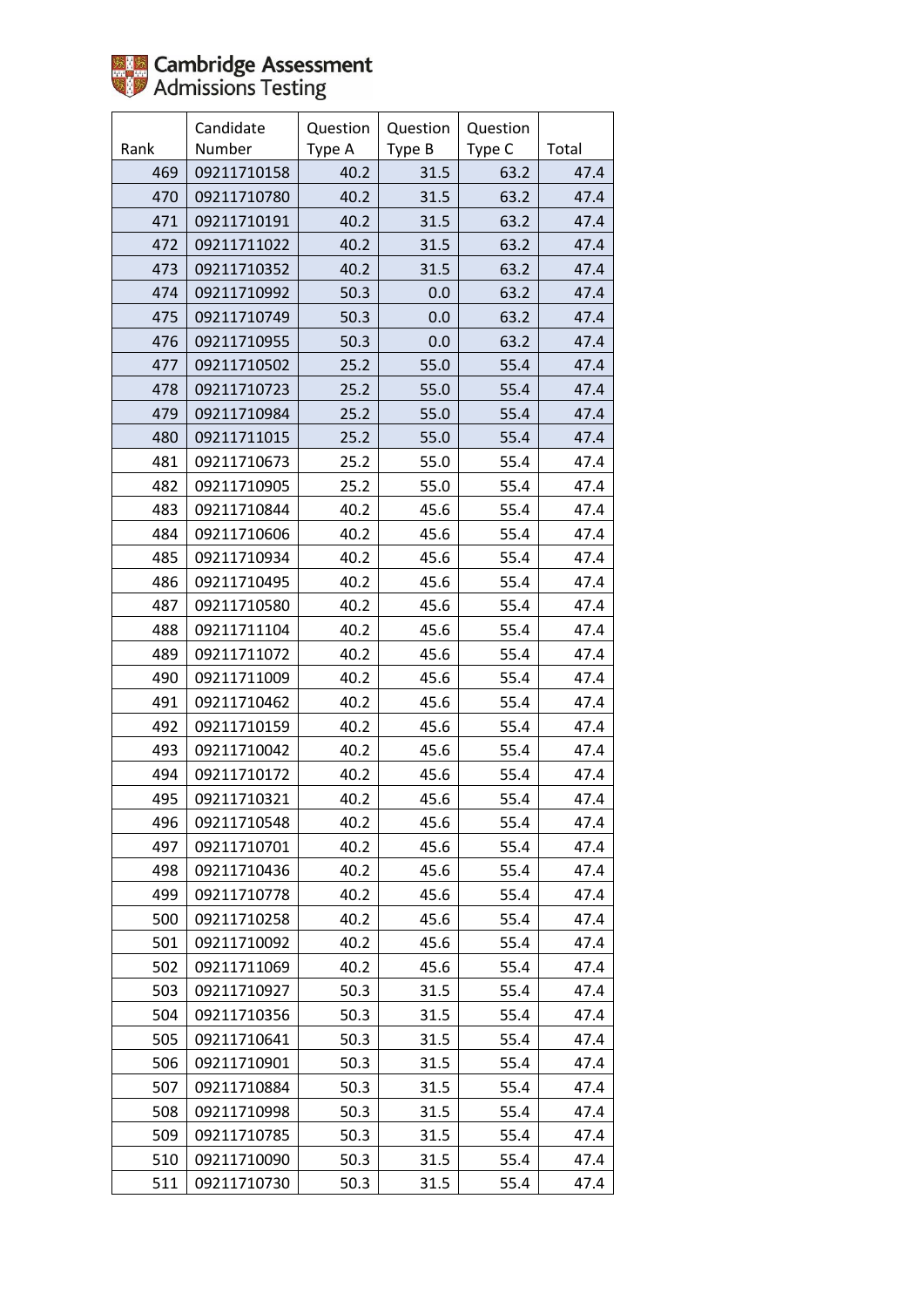|      | Candidate   | Question | Question | Question |       |
|------|-------------|----------|----------|----------|-------|
| Rank | Number      | Type A   | Type B   | Type C   | Total |
| 512  | 09211710452 | 50.3     | 31.5     | 55.4     | 47.4  |
| 513  | 09211710215 | 50.3     | 31.5     | 55.4     | 47.4  |
| 514  | 09211710272 | 50.3     | 31.5     | 55.4     | 47.4  |
| 515  | 09211710185 | 58.8     | 0.0      | 55.4     | 47.4  |
| 516  | 09211710970 | 58.8     | 0.0      | 55.4     | 47.4  |
| 517  | 09211710410 | 58.8     | 0.0      | 55.4     | 47.4  |
| 518  | 09211711128 | 25.2     | 62.8     | 45.9     | 47.4  |
| 519  | 09211710783 | 25.2     | 62.8     | 45.9     | 47.4  |
| 520  | 09211710591 | 25.2     | 62.8     | 45.9     | 47.4  |
| 521  | 09211710459 | 40.2     | 55.0     | 45.9     | 47.4  |
| 522  | 09211711018 | 40.2     | 55.0     | 45.9     | 47.4  |
| 523  | 09211710217 | 40.2     | 55.0     | 45.9     | 47.4  |
| 524  | 09211710511 | 40.2     | 55.0     | 45.9     | 47.4  |
| 525  | 09211710260 | 40.2     | 55.0     | 45.9     | 47.4  |
| 526  | 09211710533 | 40.2     | 55.0     | 45.9     | 47.4  |
| 527  | 09211710248 | 40.2     | 55.0     | 45.9     | 47.4  |
| 528  | 09211710534 | 40.2     | 55.0     | 45.9     | 47.4  |
| 529  | 09211710912 | 50.3     | 45.6     | 45.9     | 47.4  |
| 530  | 09211710024 | 50.3     | 45.6     | 45.9     | 47.4  |
| 531  | 09211710479 | 50.3     | 45.6     | 45.9     | 47.4  |
| 532  | 09211710693 | 50.3     | 45.6     | 45.9     | 47.4  |
| 533  | 09211710907 | 50.3     | 45.6     | 45.9     | 47.4  |
| 534  | 09211710653 | 50.3     | 45.6     | 45.9     | 47.4  |
| 535  | 09211710443 | 50.3     | 45.6     | 45.9     | 47.4  |
| 536  | 09211710244 | 50.3     | 45.6     | 45.9     | 47.4  |
| 537  | 09211711095 | 50.3     | 45.6     | 45.9     | 47.4  |
| 538  | 09211710608 | 50.3     | 45.6     | 45.9     | 47.4  |
| 539  | 09211710629 | 50.3     | 45.6     | 45.9     | 47.4  |
| 540  | 09211710863 | 50.3     | 45.6     | 45.9     | 47.4  |
| 541  | 09211710342 | 50.3     | 45.6     | 45.9     | 47.4  |
| 542  | 09211710472 | 50.3     | 45.6     | 45.9     | 47.4  |
| 543  | 09211711089 | 50.3     | 45.6     | 45.9     | 47.4  |
| 544  | 09211710325 | 50.3     | 45.6     | 45.9     | 47.4  |
| 545  | 09211710616 | 50.3     | 45.6     | 45.9     | 47.4  |
| 546  | 09211710684 | 50.3     | 45.6     | 45.9     | 47.4  |
| 547  | 09211710324 | 50.3     | 45.6     | 45.9     | 47.4  |
| 548  | 09211710813 | 50.3     | 45.6     | 45.9     | 47.4  |
| 549  | 09211710889 | 58.8     | 31.5     | 45.9     | 47.4  |
| 550  | 09211710451 | 58.8     | 31.5     | 45.9     | 47.4  |
| 551  | 09211710734 | 58.8     | 31.5     | 45.9     | 47.4  |
| 552  | 09211710729 | 58.8     | 31.5     | 45.9     | 47.4  |
| 553  | 09211710569 | 58.8     | 31.5     | 45.9     | 47.4  |
| 554  | 09211710246 | 58.8     | 31.5     | 45.9     | 47.4  |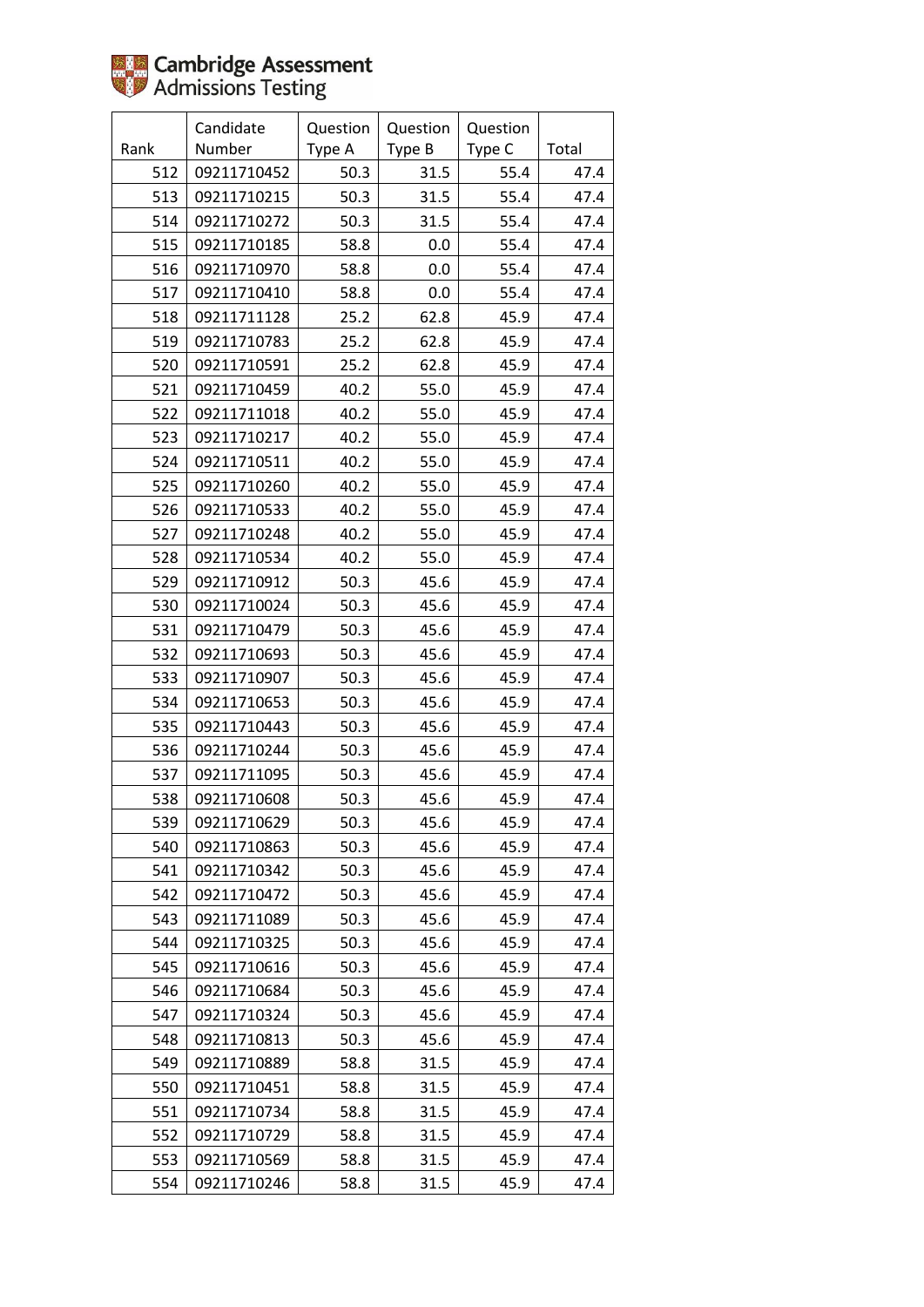|      | Candidate   | Question | Question | Question |       |
|------|-------------|----------|----------|----------|-------|
| Rank | Number      | Type A   | Type B   | Type C   | Total |
| 555  | 09211710755 | 58.8     | 31.5     | 45.9     | 47.4  |
| 556  | 09211710827 | 58.8     | 31.5     | 45.9     | 47.4  |
| 557  | 09211710800 | 25.2     | 70.0     | 31.8     | 47.4  |
| 558  | 09211710027 | 40.2     | 62.8     | 31.8     | 47.4  |
| 559  | 09211710029 | 40.2     | 62.8     | 31.8     | 47.4  |
| 560  | 09211710577 | 40.2     | 62.8     | 31.8     | 47.4  |
| 561  | 09211710880 | 40.2     | 62.8     | 31.8     | 47.4  |
| 562  | 09211710761 | 40.2     | 62.8     | 31.8     | 47.4  |
| 563  | 09211710953 | 50.3     | 55.0     | 31.8     | 47.4  |
| 564  | 09211711108 | 50.3     | 55.0     | 31.8     | 47.4  |
| 565  | 09211710440 | 50.3     | 55.0     | 31.8     | 47.4  |
| 566  | 09211710595 | 50.3     | 55.0     | 31.8     | 47.4  |
| 567  | 09211711124 | 50.3     | 55.0     | 31.8     | 47.4  |
| 568  | 09211710227 | 50.3     | 55.0     | 31.8     | 47.4  |
| 569  | 09211710740 | 50.3     | 55.0     | 31.8     | 47.4  |
| 570  | 09211711138 | 50.3     | 55.0     | 31.8     | 47.4  |
| 571  | 09211710904 | 50.3     | 55.0     | 31.8     | 47.4  |
| 572  | 09211710213 | 58.8     | 45.6     | 31.8     | 47.4  |
| 573  | 09211710919 | 58.8     | 45.6     | 31.8     | 47.4  |
| 574  | 09211711115 | 58.8     | 45.6     | 31.8     | 47.4  |
| 575  | 09211710922 | 66.7     | 31.5     | 31.8     | 47.4  |
| 576  | 09211710896 | 66.7     | 31.5     | 31.8     | 47.4  |
| 577  | 09211710614 | 66.7     | 31.5     | 31.8     | 47.4  |
| 578  | 09211710745 | 50.3     | 62.8     | 0.0      | 47.4  |
| 579  | 09211710222 | 58.8     | 55.0     | 0.0      | 47.4  |
| 580  | 09211710320 | 58.8     | 55.0     | 0.0      | 47.4  |
| 581  | 09211710878 | 58.8     | 55.0     | 0.0      | 47.4  |
| 582  | 09211710732 | 66.7     | 45.6     | 0.0      | 47.4  |
| 583  | 09211710578 | 25.2     | 0.0      | 70.5     | 43.9  |
| 584  | 09211710113 | $0.0\,$  | 45.6     | 63.2     | 43.9  |
| 585  | 09211710864 | 0.0      | 45.6     | 63.2     | 43.9  |
| 586  | 09211711012 | 25.2     | 31.5     | 63.2     | 43.9  |
| 587  | 09211711091 | 25.2     | 31.5     | 63.2     | 43.9  |
| 588  | 09211710670 | 25.2     | 31.5     | 63.2     | 43.9  |
| 589  | 09211711105 | 40.2     | 0.0      | 63.2     | 43.9  |
| 590  | 09211710601 | 40.2     | 0.0      | 63.2     | 43.9  |
| 591  | 09211710566 | $0.0\,$  | 55.0     | 55.4     | 43.9  |
| 592  | 09211710415 | 0.0      | 55.0     | 55.4     | 43.9  |
| 593  | 09211710944 | 0.0      | 55.0     | 55.4     | 43.9  |
| 594  | 09211710836 | 0.0      | 55.0     | 55.4     | 43.9  |
| 595  | 09211710219 | 25.2     | 45.6     | 55.4     | 43.9  |
| 596  | 09211710717 | 25.2     | 45.6     | 55.4     | 43.9  |
| 597  | 09211710203 | 25.2     | 45.6     | 55.4     | 43.9  |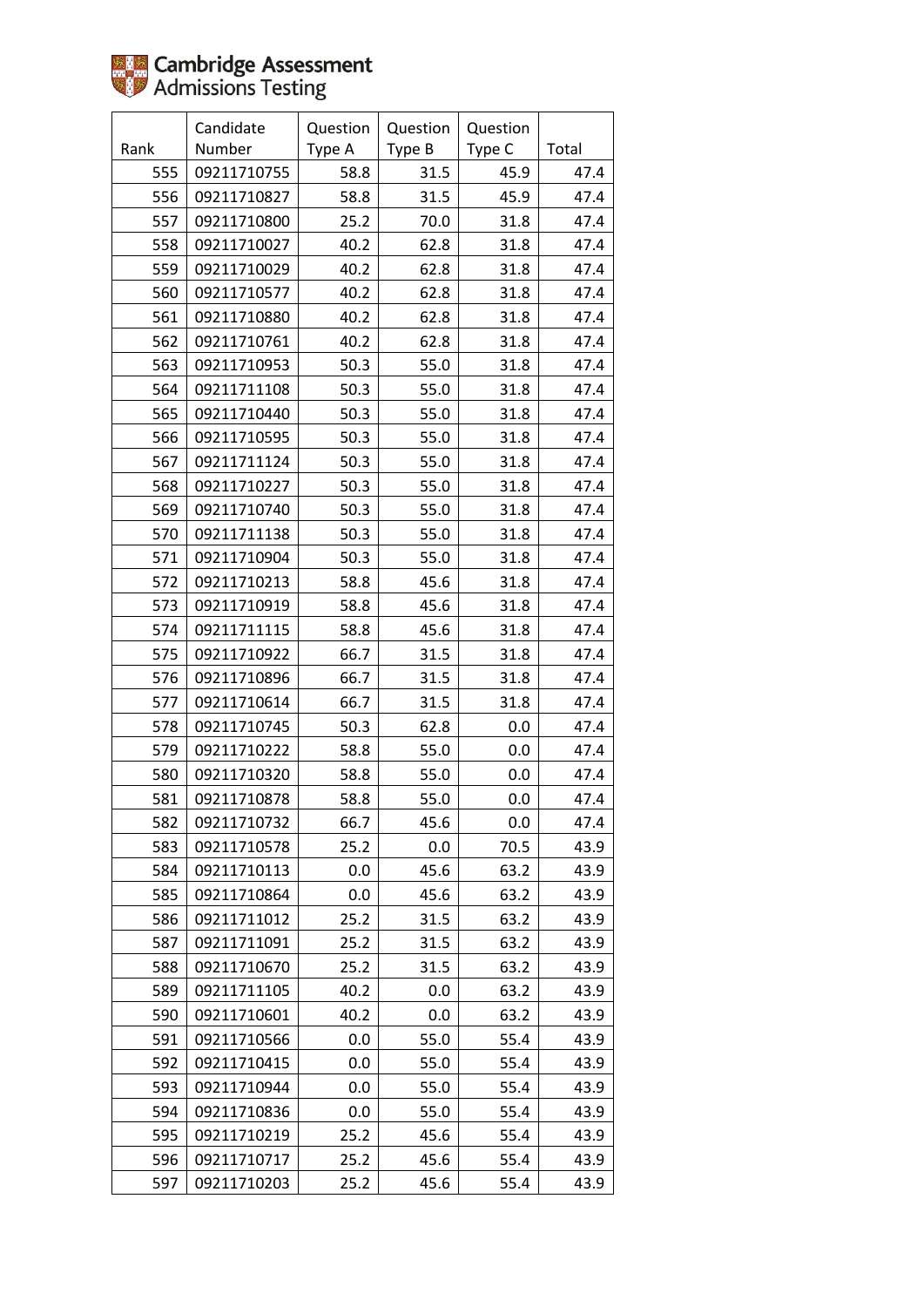|      | Candidate   | Question | Question | Question |       |
|------|-------------|----------|----------|----------|-------|
| Rank | Number      | Type A   | Type B   | Type C   | Total |
| 598  | 09211710803 | 25.2     | 45.6     | 55.4     | 43.9  |
| 599  | 09211710987 | 25.2     | 45.6     | 55.4     | 43.9  |
| 600  | 09211710993 | 25.2     | 45.6     | 55.4     | 43.9  |
| 601  | 09211711107 | 25.2     | 45.6     | 55.4     | 43.9  |
| 602  | 09211710705 | 25.2     | 45.6     | 55.4     | 43.9  |
| 603  | 09211711037 | 25.2     | 45.6     | 55.4     | 43.9  |
| 604  | 09211710276 | 25.2     | 45.6     | 55.4     | 43.9  |
| 605  | 09211710852 | 25.2     | 45.6     | 55.4     | 43.9  |
| 606  | 09211711042 | 40.2     | 31.5     | 55.4     | 43.9  |
| 607  | 09211711151 | 40.2     | 31.5     | 55.4     | 43.9  |
| 608  | 09211710076 | 40.2     | 31.5     | 55.4     | 43.9  |
| 609  | 09211710361 | 40.2     | 31.5     | 55.4     | 43.9  |
| 610  | 09211711014 | 40.2     | 31.5     | 55.4     | 43.9  |
| 611  | 09211710839 | 40.2     | 31.5     | 55.4     | 43.9  |
| 612  | 09211710977 | 40.2     | 31.5     | 55.4     | 43.9  |
| 613  | 09211710715 | 40.2     | 31.5     | 55.4     | 43.9  |
| 614  | 09211710704 | 40.2     | 31.5     | 55.4     | 43.9  |
| 615  | 09211710420 | 40.2     | 31.5     | 55.4     | 43.9  |
| 616  | 09211710681 | 40.2     | 31.5     | 55.4     | 43.9  |
| 617  | 09211711066 | 40.2     | 31.5     | 55.4     | 43.9  |
| 618  | 09211710600 | 40.2     | 31.5     | 55.4     | 43.9  |
| 619  | 09211710736 | 40.2     | 31.5     | 55.4     | 43.9  |
| 620  | 09211711148 | 40.2     | 31.5     | 55.4     | 43.9  |
| 621  | 09211710514 | 40.2     | 31.5     | 55.4     | 43.9  |
| 622  | 09211711075 | 40.2     | 31.5     | 55.4     | 43.9  |
| 623  | 09211710838 | 40.2     | 31.5     | 55.4     | 43.9  |
| 624  | 09211710302 | 40.2     | 31.5     | 55.4     | 43.9  |
| 625  | 09211711122 | 40.2     | 31.5     | 55.4     | 43.9  |
| 626  | 09211711064 | 40.2     | 31.5     | 55.4     | 43.9  |
| 627  | 09211710371 | 50.3     | 0.0      | 55.4     | 43.9  |
| 628  | 09211710538 | 50.3     | 0.0      | 55.4     | 43.9  |
| 629  | 09211710497 | 0.0      | 62.8     | 45.9     | 43.9  |
| 630  | 09211710195 | 25.2     | 55.0     | 45.9     | 43.9  |
| 631  | 09211710427 | 25.2     | 55.0     | 45.9     | 43.9  |
| 632  | 09211710291 | 25.2     | 55.0     | 45.9     | 43.9  |
| 633  | 09211711150 | 25.2     | 55.0     | 45.9     | 43.9  |
| 634  | 09211711086 | 25.2     | 55.0     | 45.9     | 43.9  |
| 635  | 09211710109 | 25.2     | 55.0     | 45.9     | 43.9  |
| 636  | 09211711119 | 25.2     | 55.0     | 45.9     | 43.9  |
| 637  | 09211710748 | 25.2     | 55.0     | 45.9     | 43.9  |
| 638  | 09211710689 | 25.2     | 55.0     | 45.9     | 43.9  |
| 639  | 09211710757 | 25.2     | 55.0     | 45.9     | 43.9  |
| 640  | 09211710627 | 40.2     | 45.6     | 45.9     | 43.9  |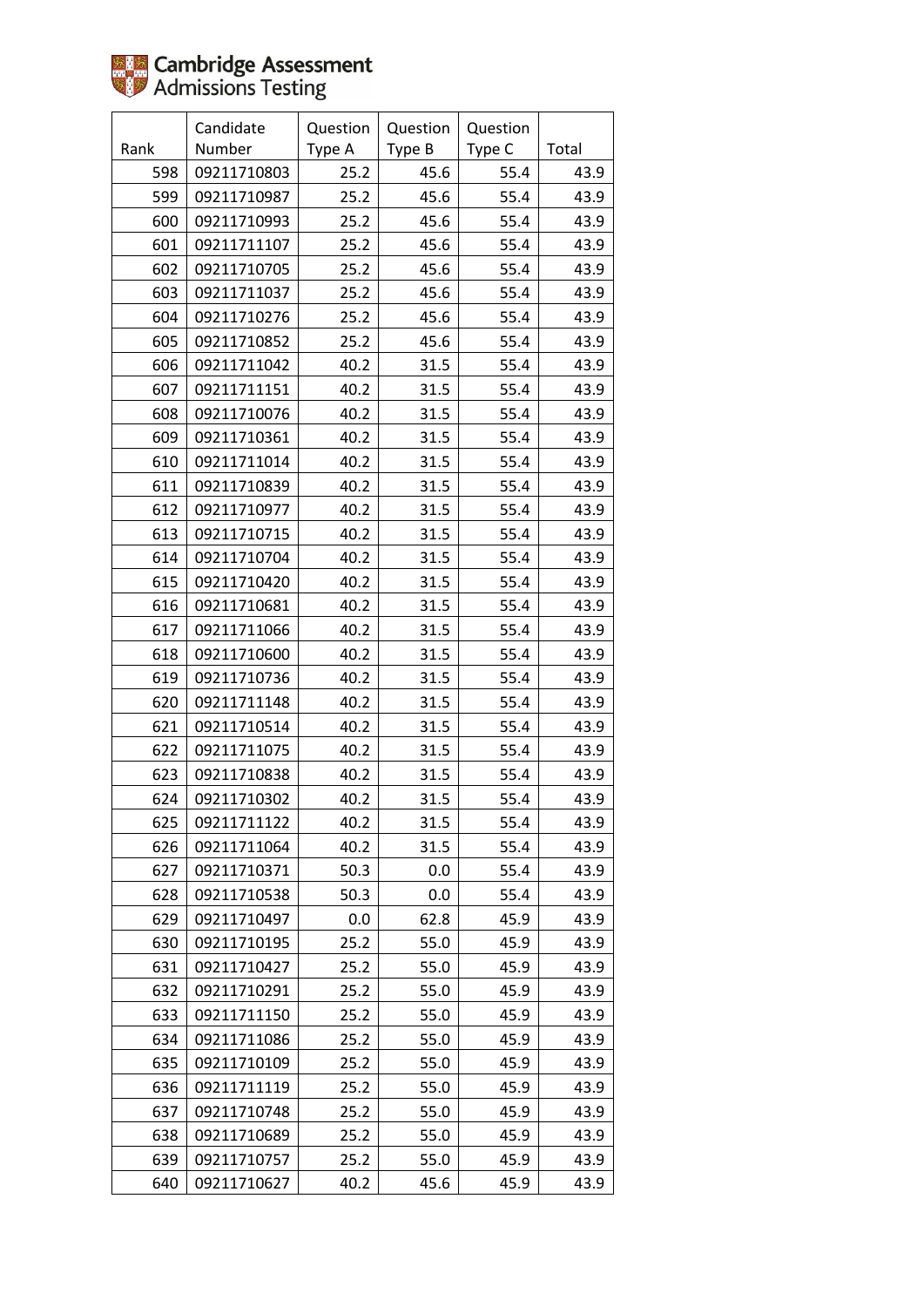|      | Candidate   | Question | Question | Question |       |
|------|-------------|----------|----------|----------|-------|
| Rank | Number      | Type A   | Type B   | Type C   | Total |
| 641  | 09211710021 | 40.2     | 45.6     | 45.9     | 43.9  |
| 642  | 09211710720 | 40.2     | 45.6     | 45.9     | 43.9  |
| 643  | 09211710637 | 40.2     | 45.6     | 45.9     | 43.9  |
| 644  | 09211710797 | 40.2     | 45.6     | 45.9     | 43.9  |
| 645  | 09211711087 | 40.2     | 45.6     | 45.9     | 43.9  |
| 646  | 09211710188 | 40.2     | 45.6     | 45.9     | 43.9  |
| 647  | 09211710784 | 40.2     | 45.6     | 45.9     | 43.9  |
| 648  | 09211710212 | 40.2     | 45.6     | 45.9     | 43.9  |
| 649  | 09211710082 | 40.2     | 45.6     | 45.9     | 43.9  |
| 650  | 09211710449 | 40.2     | 45.6     | 45.9     | 43.9  |
| 651  | 09211710041 | 40.2     | 45.6     | 45.9     | 43.9  |
| 652  | 09211710431 | 40.2     | 45.6     | 45.9     | 43.9  |
| 653  | 09211710214 | 40.2     | 45.6     | 45.9     | 43.9  |
| 654  | 09211710925 | 40.2     | 45.6     | 45.9     | 43.9  |
| 655  | 09211710251 | 40.2     | 45.6     | 45.9     | 43.9  |
| 656  | 09211710118 | 40.2     | 45.6     | 45.9     | 43.9  |
| 657  | 09211710816 | 40.2     | 45.6     | 45.9     | 43.9  |
| 658  | 09211711111 | 40.2     | 45.6     | 45.9     | 43.9  |
| 659  | 09211710331 | 40.2     | 45.6     | 45.9     | 43.9  |
| 660  | 09211710508 | 40.2     | 45.6     | 45.9     | 43.9  |
| 661  | 09211710714 | 40.2     | 45.6     | 45.9     | 43.9  |
| 662  | 09211710486 | 40.2     | 45.6     | 45.9     | 43.9  |
| 663  | 09211710365 | 50.3     | 31.5     | 45.9     | 43.9  |
| 664  | 09211710161 | 50.3     | 31.5     | 45.9     | 43.9  |
| 665  | 09211710305 | 50.3     | 31.5     | 45.9     | 43.9  |
| 666  | 09211710019 | 50.3     | 31.5     | 45.9     | 43.9  |
| 667  | 09211710232 | 50.3     | 31.5     | 45.9     | 43.9  |
| 668  | 09211710607 | 50.3     | 31.5     | 45.9     | 43.9  |
| 669  | 09211710900 | 50.3     | 31.5     | 45.9     | 43.9  |
| 670  | 09211710428 | 50.3     | 31.5     | 45.9     | 43.9  |
| 671  | 09211710149 | 50.3     | 31.5     | 45.9     | 43.9  |
| 672  | 09211711003 | 50.3     | 31.5     | 45.9     | 43.9  |
| 673  | 09211710779 | 50.3     | 31.5     | 45.9     | 43.9  |
| 674  | 09211710257 | 50.3     | 31.5     | 45.9     | 43.9  |
| 675  | 09211710002 | 50.3     | 31.5     | 45.9     | 43.9  |
| 676  | 09211710716 | 50.3     | 31.5     | 45.9     | 43.9  |
| 677  | 09211710711 | 50.3     | 31.5     | 45.9     | 43.9  |
| 678  | 09211710089 | 50.3     | 31.5     | 45.9     | 43.9  |
| 679  | 09211710155 | 58.8     | 0.0      | 45.9     | 43.9  |
| 680  | 09211710085 | 58.8     | 0.0      | 45.9     | 43.9  |
| 681  | 09211710402 | 58.8     | 0.0      | 45.9     | 43.9  |
| 682  | 09211710809 | 25.2     | 62.8     | 31.8     | 43.9  |
| 683  | 09211711028 | 25.2     | 62.8     | 31.8     | 43.9  |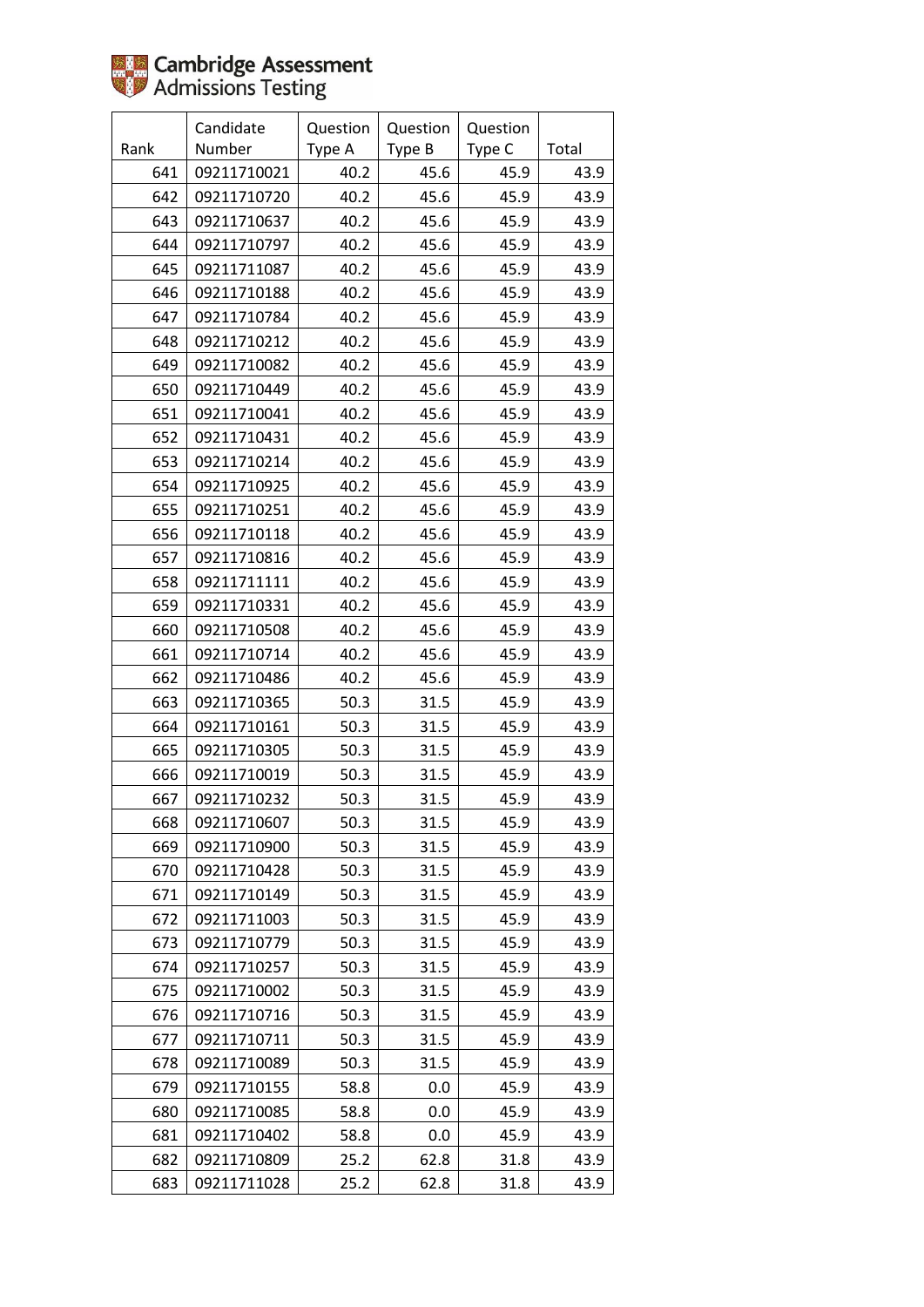|      | Candidate   | Question | Question | Question |       |
|------|-------------|----------|----------|----------|-------|
| Rank | Number      | Type A   | Type B   | Type C   | Total |
| 684  | 09211710359 | 25.2     | 62.8     | 31.8     | 43.9  |
| 685  | 09211710950 | 25.2     | 62.8     | 31.8     | 43.9  |
| 686  | 09211710174 | 40.2     | 55.0     | 31.8     | 43.9  |
| 687  | 09211710330 | 40.2     | 55.0     | 31.8     | 43.9  |
| 688  | 09211710471 | 40.2     | 55.0     | 31.8     | 43.9  |
| 689  | 09211710676 | 40.2     | 55.0     | 31.8     | 43.9  |
| 690  | 09211710446 | 40.2     | 55.0     | 31.8     | 43.9  |
| 691  | 09211780553 | 40.2     | 55.0     | 31.8     | 43.9  |
| 692  | 09211711131 | 40.2     | 55.0     | 31.8     | 43.9  |
| 693  | 09211710882 | 50.3     | 45.6     | 31.8     | 43.9  |
| 694  | 09211710587 | 50.3     | 45.6     | 31.8     | 43.9  |
| 695  | 09211710407 | 50.3     | 45.6     | 31.8     | 43.9  |
| 696  | 09211710966 | 50.3     | 45.6     | 31.8     | 43.9  |
| 697  | 09211711139 | 50.3     | 45.6     | 31.8     | 43.9  |
| 698  | 09211710393 | 50.3     | 45.6     | 31.8     | 43.9  |
| 699  | 09211710354 | 50.3     | 45.6     | 31.8     | 43.9  |
| 700  | 09211711059 | 50.3     | 45.6     | 31.8     | 43.9  |
| 701  | 09211710482 | 50.3     | 45.6     | 31.8     | 43.9  |
| 702  | 09211710626 | 50.3     | 45.6     | 31.8     | 43.9  |
| 703  | 09211710239 | 50.3     | 45.6     | 31.8     | 43.9  |
| 704  | 09211710184 | 50.3     | 45.6     | 31.8     | 43.9  |
| 705  | 09211710994 | 50.3     | 45.6     | 31.8     | 43.9  |
| 706  | 09211710268 | 50.3     | 45.6     | 31.8     | 43.9  |
| 707  | 09211710072 | 50.3     | 45.6     | 31.8     | 43.9  |
| 708  | 09211710806 | 50.3     | 45.6     | 31.8     | 43.9  |
| 709  | 09211710435 | 58.8     | 31.5     | 31.8     | 43.9  |
| 710  | 09211710962 | 58.8     | 31.5     | 31.8     | 43.9  |
| 711  | 09211711029 | 58.8     | 31.5     | 31.8     | 43.9  |
| 712  | 09211710463 | 58.8     | 31.5     | 31.8     | 43.9  |
| 713  | 09211710237 | 50.3     | 55.0     | 0.0      | 43.9  |
| 714  | 09211710908 | 50.3     | 55.0     | 0.0      | 43.9  |
| 715  | 09211710270 | 50.3     | 55.0     | 0.0      | 43.9  |
| 716  | 09211710170 | 50.3     | 55.0     | 0.0      | 43.9  |
| 717  | 09211710872 | 58.8     | 45.6     | 0.0      | 43.9  |
| 718  | 09211711061 | 58.8     | 45.6     | 0.0      | 43.9  |
| 719  | 09211710788 | 58.8     | 45.6     | 0.0      | 43.9  |
| 720  | 09211711126 | 58.8     | 45.6     | 0.0      | 43.9  |
| 721  | 09211710647 | 58.8     | 45.6     | 0.0      | 43.9  |
| 722  | 09211710579 | 66.7     | 31.5     | 0.0      | 43.9  |
| 723  | 09211710249 | 66.7     | 31.5     | 0.0      | 43.9  |
| 724  | 09211710709 | 66.7     | 31.5     | 0.0      | 43.9  |
| 725  | 09211711084 | 66.7     | 31.5     | 0.0      | 43.9  |
| 726  | 09211711116 | 0.0      | 31.5     | 63.2     | 39.8  |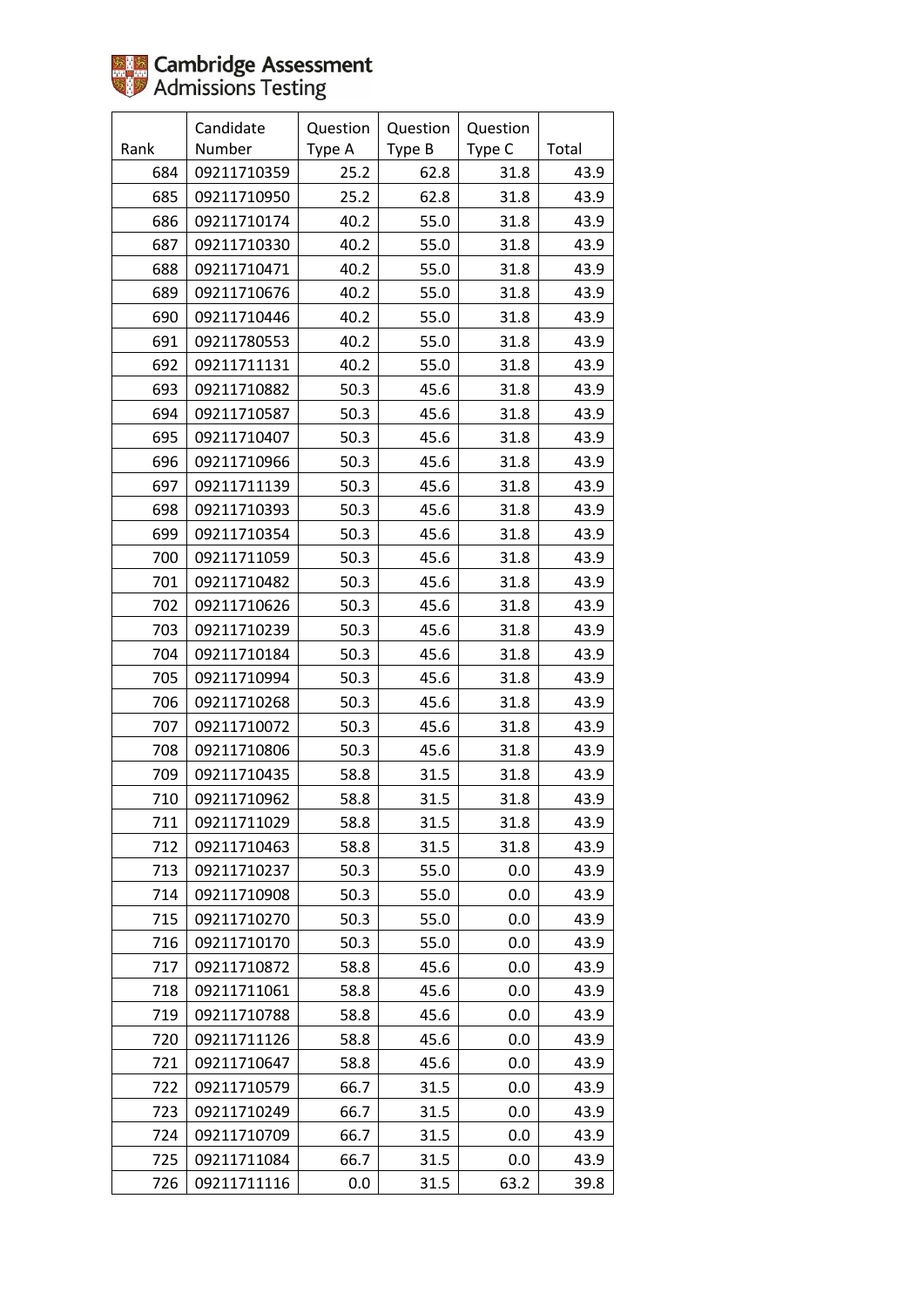|      | Candidate   | Question | Question | Question |       |
|------|-------------|----------|----------|----------|-------|
| Rank | Number      | Type A   | Type B   | Type C   | Total |
| 727  | 09211710885 | 0.0      | 45.6     | 55.4     | 39.8  |
| 728  | 09211711137 | 0.0      | 45.6     | 55.4     | 39.8  |
| 729  | 09211710768 | 25.2     | 31.5     | 55.4     | 39.8  |
| 730  | 09211710122 | 25.2     | 31.5     | 55.4     | 39.8  |
| 731  | 09211710147 | 25.2     | 31.5     | 55.4     | 39.8  |
| 732  | 09211710540 | 25.2     | 31.5     | 55.4     | 39.8  |
| 733  | 09211710144 | 25.2     | 31.5     | 55.4     | 39.8  |
| 734  | 09211710823 | 25.2     | 31.5     | 55.4     | 39.8  |
| 735  | 09211711123 | 25.2     | 31.5     | 55.4     | 39.8  |
| 736  | 09211711049 | 25.2     | 31.5     | 55.4     | 39.8  |
| 737  | 09211710926 | 25.2     | 31.5     | 55.4     | 39.8  |
| 738  | 09211711120 | 25.2     | 31.5     | 55.4     | 39.8  |
| 739  | 09211710094 | 25.2     | 31.5     | 55.4     | 39.8  |
| 740  | 09211710457 | 25.2     | 31.5     | 55.4     | 39.8  |
| 741  | 09211710770 | 25.2     | 31.5     | 55.4     | 39.8  |
| 742  | 09211710572 | 25.2     | 31.5     | 55.4     | 39.8  |
| 743  | 09211710014 | 25.2     | 31.5     | 55.4     | 39.8  |
| 744  | 09211710945 | 25.2     | 31.5     | 55.4     | 39.8  |
| 745  | 09211710047 | 25.2     | 31.5     | 55.4     | 39.8  |
| 746  | 09211710604 | 40.2     | 0.0      | 55.4     | 39.8  |
| 747  | 09211710850 | 40.2     | 0.0      | 55.4     | 39.8  |
| 748  | 09211710574 | $0.0\,$  | 55.0     | 45.9     | 39.8  |
| 749  | 09211710762 | 0.0      | 55.0     | 45.9     | 39.8  |
| 750  | 07211711276 | 0.0      | 55.0     | 45.9     | 39.8  |
| 751  | 09211710512 | 25.2     | 45.6     | 45.9     | 39.8  |
| 752  | 09211710536 | 25.2     | 45.6     | 45.9     | 39.8  |
| 753  | 09211710719 | 25.2     | 45.6     | 45.9     | 39.8  |
| 754  | 09211710655 | 25.2     | 45.6     | 45.9     | 39.8  |
| 755  | 09211710691 | 25.2     | 45.6     | 45.9     | 39.8  |
| 756  | 09211710333 | 25.2     | 45.6     | 45.9     | 39.8  |
| 757  | 09211710031 | 25.2     | 45.6     | 45.9     | 39.8  |
| 758  | 09211710983 | 25.2     | 45.6     | 45.9     | 39.8  |
| 759  | 09211711079 | 25.2     | 45.6     | 45.9     | 39.8  |
| 760  | 09211711099 | 25.2     | 45.6     | 45.9     | 39.8  |
| 761  | 09211710382 | 25.2     | 45.6     | 45.9     | 39.8  |
| 762  | 09211710468 | 25.2     | 45.6     | 45.9     | 39.8  |
| 763  | 09211710861 | 25.2     | 45.6     | 45.9     | 39.8  |
| 764  | 09211710406 | 25.2     | 45.6     | 45.9     | 39.8  |
| 765  | 09211710890 | 25.2     | 45.6     | 45.9     | 39.8  |
| 766  | 09211710262 | 25.2     | 45.6     | 45.9     | 39.8  |
| 767  | 09211711076 | 25.2     | 45.6     | 45.9     | 39.8  |
| 768  | 09211710313 | 25.2     | 45.6     | 45.9     | 39.8  |
| 769  | 09211710999 | 25.2     | 45.6     | 45.9     | 39.8  |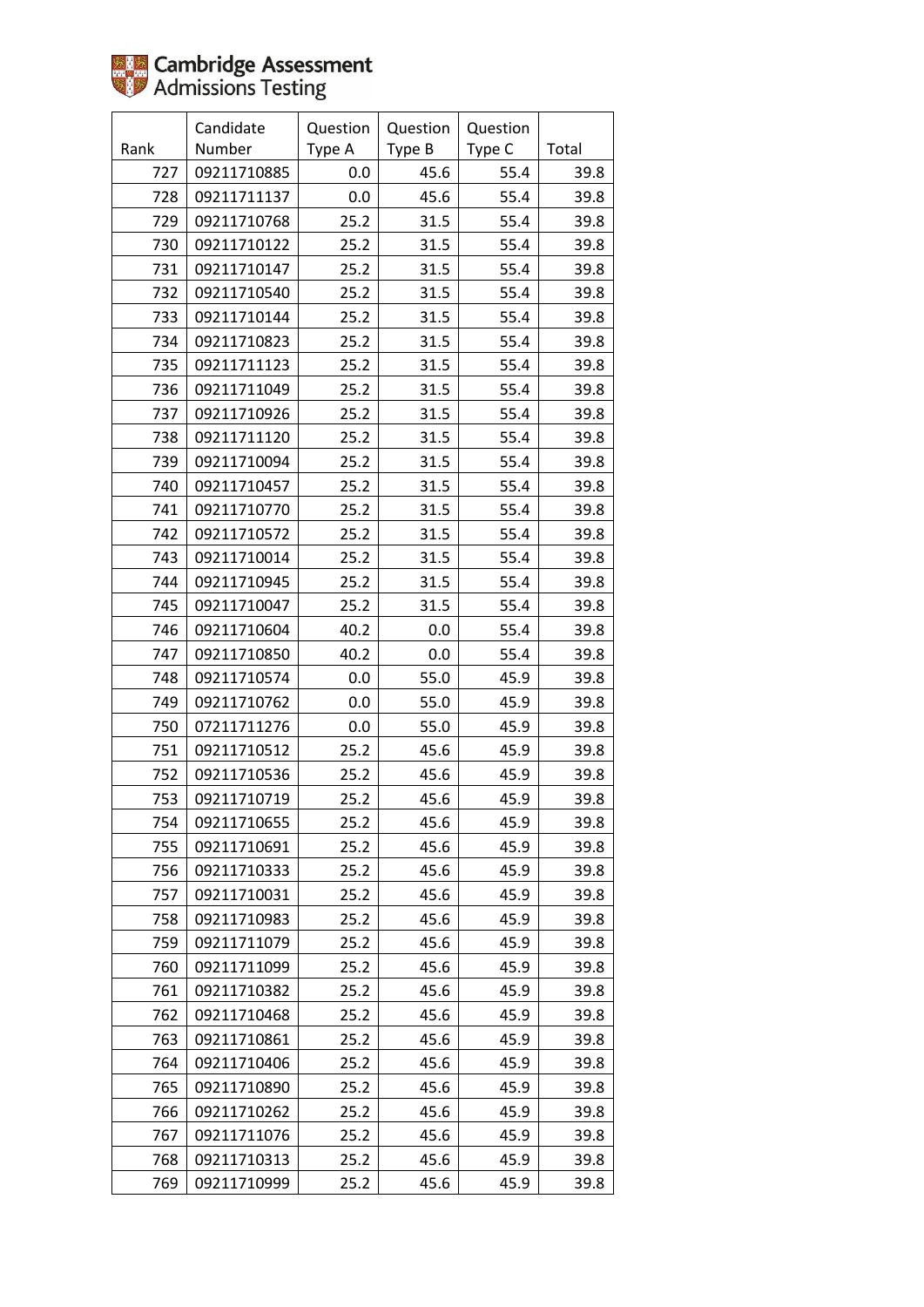|      | Candidate   | Question | Question | Question |       |
|------|-------------|----------|----------|----------|-------|
| Rank | Number      | Type A   | Type B   | Type C   | Total |
| 770  | 09211710648 | 25.2     | 45.6     | 45.9     | 39.8  |
| 771  | 09211710638 | 40.2     | 31.5     | 45.9     | 39.8  |
| 772  | 09211710265 | 40.2     | 31.5     | 45.9     | 39.8  |
| 773  | 09211710712 | 40.2     | 31.5     | 45.9     | 39.8  |
| 774  | 09211710143 | 40.2     | 31.5     | 45.9     | 39.8  |
| 775  | 09211710728 | 40.2     | 31.5     | 45.9     | 39.8  |
| 776  | 09211710612 | 40.2     | 31.5     | 45.9     | 39.8  |
| 777  | 09211710695 | 40.2     | 31.5     | 45.9     | 39.8  |
| 778  | 09211711006 | 40.2     | 31.5     | 45.9     | 39.8  |
| 779  | 09211710045 | 40.2     | 31.5     | 45.9     | 39.8  |
| 780  | 09211710385 | 40.2     | 31.5     | 45.9     | 39.8  |
| 781  | 09211710741 | 40.2     | 31.5     | 45.9     | 39.8  |
| 782  | 09211710477 | 40.2     | 31.5     | 45.9     | 39.8  |
| 783  | 09211711000 | 40.2     | 31.5     | 45.9     | 39.8  |
| 784  | 09211710414 | 50.3     | 0.0      | 45.9     | 39.8  |
| 785  | 09211711062 | 50.3     | 0.0      | 45.9     | 39.8  |
| 786  | 09211710766 | 50.3     | 0.0      | 45.9     | 39.8  |
| 787  | 09211710081 | 50.3     | 0.0      | 45.9     | 39.8  |
| 788  | 09211710660 | 50.3     | 0.0      | 45.9     | 39.8  |
| 789  | 09211710596 | 0.0      | 62.8     | 31.8     | 39.8  |
| 790  | 09211710830 | 25.2     | 55.0     | 31.8     | 39.8  |
| 791  | 09211710592 | 25.2     | 55.0     | 31.8     | 39.8  |
| 792  | 09211710197 | 25.2     | 55.0     | 31.8     | 39.8  |
| 793  | 09211710949 | 25.2     | 55.0     | 31.8     | 39.8  |
| 794  | 09211710589 | 25.2     | 55.0     | 31.8     | 39.8  |
| 795  | 09211710033 | 40.2     | 45.6     | 31.8     | 39.8  |
| 796  | 09211711147 | 40.2     | 45.6     | 31.8     | 39.8  |
| 797  | 09211711044 | 40.2     | 45.6     | 31.8     | 39.8  |
| 798  | 09211711021 | 40.2     | 45.6     | 31.8     | 39.8  |
| 799  | 09211710819 | 40.2     | 45.6     | 31.8     | 39.8  |
| 800  | 09211710506 | 40.2     | 45.6     | 31.8     | 39.8  |
| 801  | 09211710351 | 40.2     | 45.6     | 31.8     | 39.8  |
| 802  | 09211710233 | 40.2     | 45.6     | 31.8     | 39.8  |
| 803  | 09211710731 | 40.2     | 45.6     | 31.8     | 39.8  |
| 804  | 09211710565 | 40.2     | 45.6     | 31.8     | 39.8  |
| 805  | 09211710986 | 40.2     | 45.6     | 31.8     | 39.8  |
| 806  | 09211710842 | 40.2     | 45.6     | 31.8     | 39.8  |
| 807  | 09211710307 | 40.2     | 45.6     | 31.8     | 39.8  |
| 808  | 09211710860 | 40.2     | 45.6     | 31.8     | 39.8  |
| 809  | 09211710973 | 40.2     | 45.6     | 31.8     | 39.8  |
| 810  | 09211710284 | 40.2     | 45.6     | 31.8     | 39.8  |
| 811  | 09211710751 | 40.2     | 45.6     | 31.8     | 39.8  |
| 812  | 09211710162 | 40.2     | 45.6     | 31.8     | 39.8  |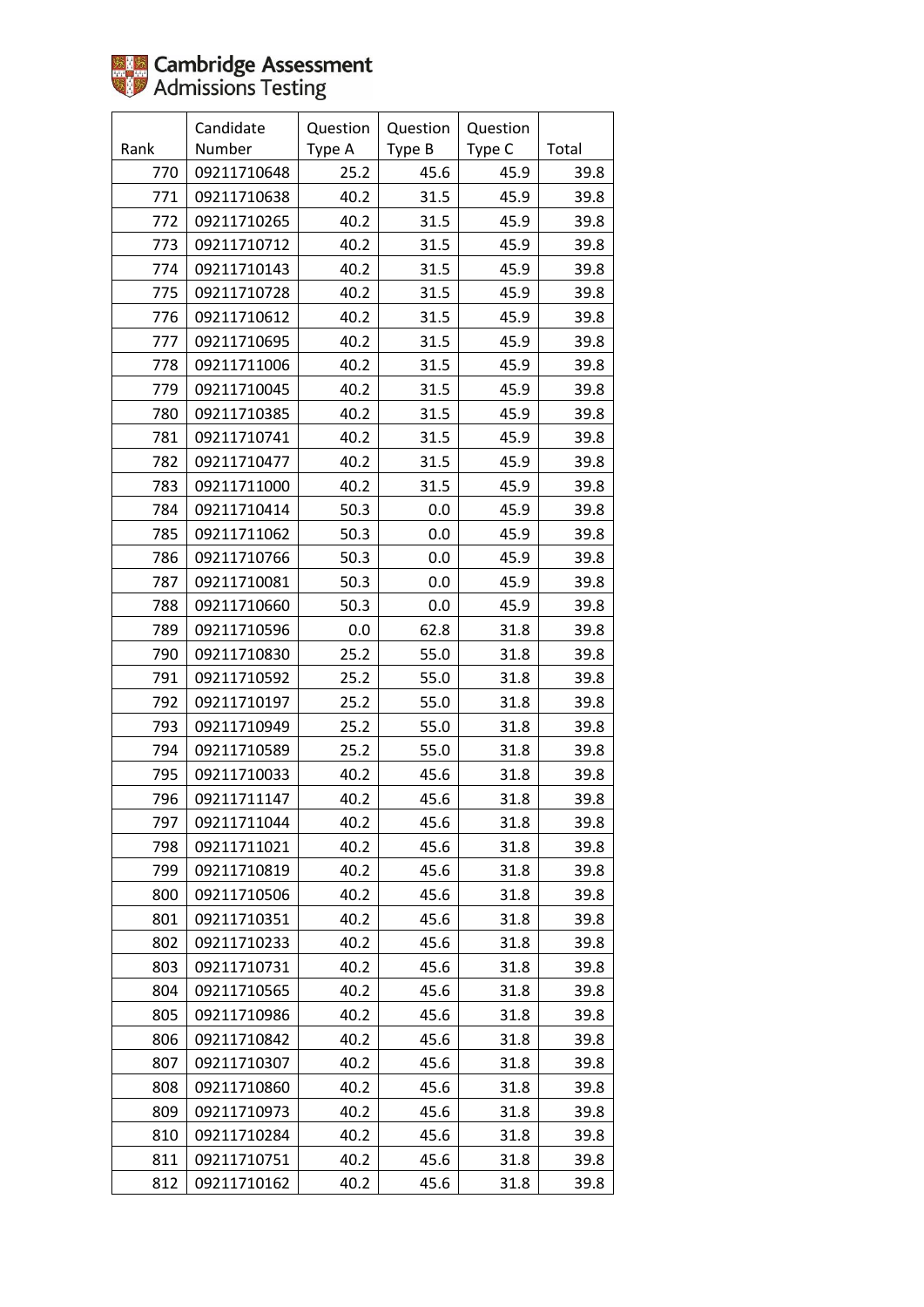|      | Candidate   | Question | Question | Question |       |
|------|-------------|----------|----------|----------|-------|
| Rank | Number      | Type A   | Type B   | Type C   | Total |
| 813  | 09211710868 | 40.2     | 45.6     | 31.8     | 39.8  |
| 814  | 09211710961 | 40.2     | 45.6     | 31.8     | 39.8  |
| 815  | 09211710243 | 40.2     | 45.6     | 31.8     | 39.8  |
| 816  | 09211711036 | 40.2     | 45.6     | 31.8     | 39.8  |
| 817  | 09211710585 | 40.2     | 45.6     | 31.8     | 39.8  |
| 818  | 09211710588 | 50.3     | 31.5     | 31.8     | 39.8  |
| 819  | 09211710025 | 50.3     | 31.5     | 31.8     | 39.8  |
| 820  | 09211711054 | 50.3     | 31.5     | 31.8     | 39.8  |
| 821  | 09211710765 | 50.3     | 31.5     | 31.8     | 39.8  |
| 822  | 09211710063 | 50.3     | 31.5     | 31.8     | 39.8  |
| 823  | 09211710505 | 50.3     | 31.5     | 31.8     | 39.8  |
| 824  | 09211711080 | 50.3     | 31.5     | 31.8     | 39.8  |
| 825  | 09211710311 | 50.3     | 31.5     | 31.8     | 39.8  |
| 826  | 09211710746 | 50.3     | 31.5     | 31.8     | 39.8  |
| 827  | 09211710562 | 50.3     | 31.5     | 31.8     | 39.8  |
| 828  | 09211711034 | 50.3     | 31.5     | 31.8     | 39.8  |
| 829  | 09211710417 | 50.3     | 31.5     | 31.8     | 39.8  |
| 830  | 09211710658 | 50.3     | 31.5     | 31.8     | 39.8  |
| 831  | 09211710285 | 58.8     | 0.0      | 31.8     | 39.8  |
| 832  | 09211710503 | 58.8     | 0.0      | 31.8     | 39.8  |
| 833  | 09211710640 | 25.2     | 62.8     | 0.0      | 39.8  |
| 834  | 09211710516 | 40.2     | 55.0     | 0.0      | 39.8  |
| 835  | 09211710151 | 40.2     | 55.0     | 0.0      | 39.8  |
| 836  | 09211710831 | 40.2     | 55.0     | 0.0      | 39.8  |
| 837  | 09211710543 | 40.2     | 55.0     | 0.0      | 39.8  |
| 838  | 09211710713 | 40.2     | 55.0     | 0.0      | 39.8  |
| 839  | 09211710220 | 40.2     | 55.0     | 0.0      | 39.8  |
| 840  | 09211710521 | 40.2     | 55.0     | 0.0      | 39.8  |
| 841  | 09211710902 | 50.3     | 45.6     | 0.0      | 39.8  |
| 842  | 09211710975 | 50.3     | 45.6     | 0.0      | 39.8  |
| 843  | 09211710086 | 50.3     | 45.6     | 0.0      | 39.8  |
| 844  | 09211711056 | 50.3     | 45.6     | 0.0      | 39.8  |
| 845  | 09211710881 | 58.8     | 31.5     | 0.0      | 39.8  |
| 846  | 09211710862 | 58.8     | 31.5     | 0.0      | 39.8  |
| 847  | 09211710777 | 58.8     | 31.5     | 0.0      | 39.8  |
| 848  | 09211710564 | 58.8     | 31.5     | 0.0      | 39.8  |
| 849  | 09211710312 | $0.0\,$  | 0.0      | 63.2     | 35.1  |
| 850  | 09211710698 | 0.0      | 0.0      | 63.2     | 35.1  |
| 851  | 09211710942 | 0.0      | 31.5     | 55.4     | 35.1  |
| 852  | 09211710793 | 0.0      | 31.5     | 55.4     | 35.1  |
| 853  | 09211710903 | 0.0      | 31.5     | 55.4     | 35.1  |
| 854  | 09211710009 | 0.0      | 31.5     | 55.4     | 35.1  |
| 855  | 09211710429 | 0.0      | 31.5     | 55.4     | 35.1  |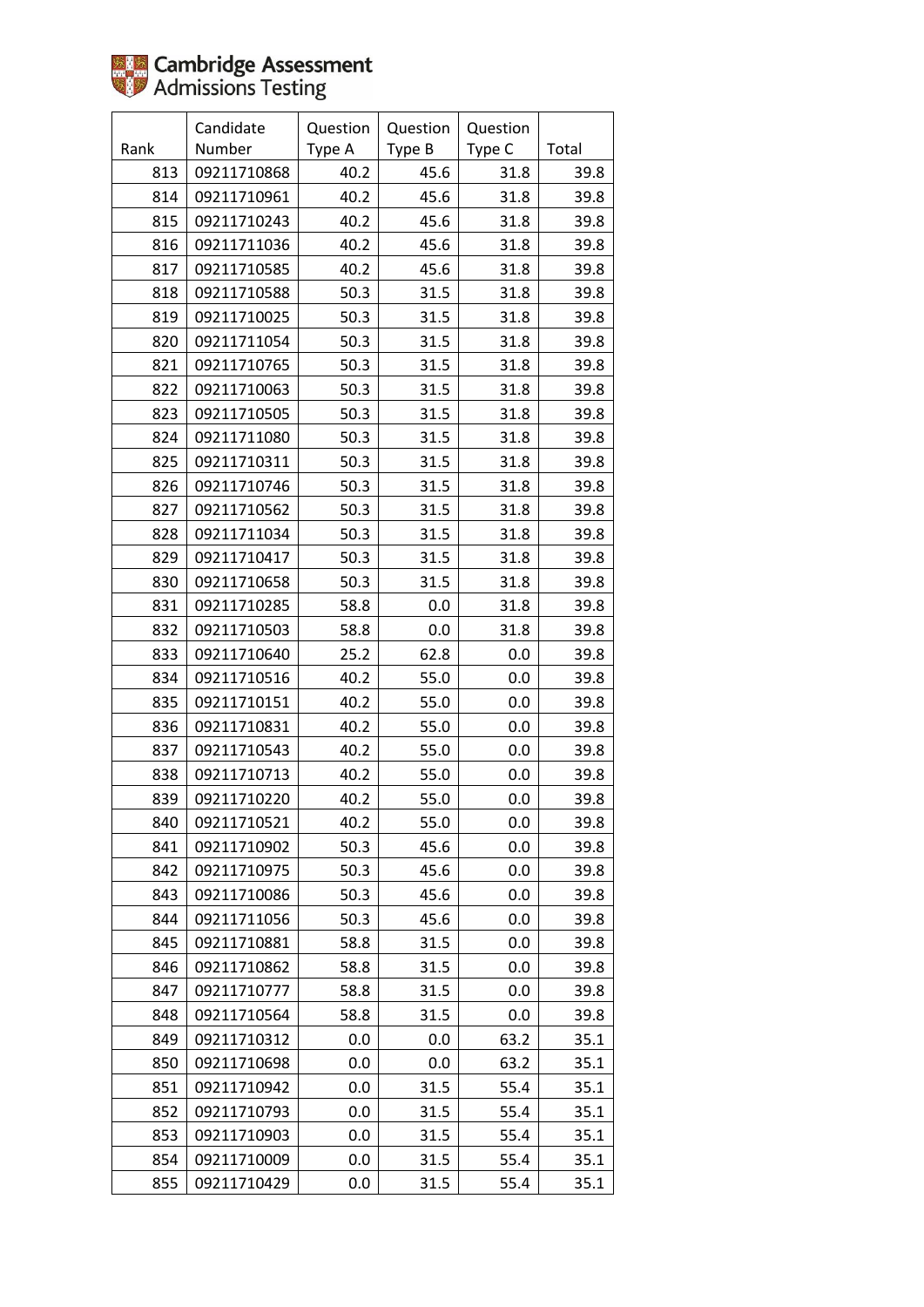|      | Candidate   | Question | Question | Question |       |
|------|-------------|----------|----------|----------|-------|
| Rank | Number      | Type A   | Type B   | Type C   | Total |
| 856  | 09211710856 | 25.2     | 0.0      | 55.4     | 35.1  |
| 857  | 09211711142 | 25.2     | 0.0      | 55.4     | 35.1  |
| 858  | 09211710976 | 25.2     | 0.0      | 55.4     | 35.1  |
| 859  | 09211710808 | 0.0      | 45.6     | 45.9     | 35.1  |
| 860  | 09211710355 | 0.0      | 45.6     | 45.9     | 35.1  |
| 861  | 09211710374 | 0.0      | 45.6     | 45.9     | 35.1  |
| 862  | 09211710851 | 0.0      | 45.6     | 45.9     | 35.1  |
| 863  | 09211710254 | 0.0      | 45.6     | 45.9     | 35.1  |
| 864  | 09211711083 | 25.2     | 31.5     | 45.9     | 35.1  |
| 865  | 09211710535 | 25.2     | 31.5     | 45.9     | 35.1  |
| 866  | 09211710776 | 25.2     | 31.5     | 45.9     | 35.1  |
| 867  | 09211710177 | 25.2     | 31.5     | 45.9     | 35.1  |
| 868  | 09211710567 | 25.2     | 31.5     | 45.9     | 35.1  |
| 869  | 09211710176 | 25.2     | 31.5     | 45.9     | 35.1  |
| 870  | 09211710725 | 25.2     | 31.5     | 45.9     | 35.1  |
| 871  | 09211710659 | 25.2     | 31.5     | 45.9     | 35.1  |
| 872  | 09211710995 | 25.2     | 31.5     | 45.9     | 35.1  |
| 873  | 09211710154 | 25.2     | 31.5     | 45.9     | 35.1  |
| 874  | 09211711152 | 25.2     | 31.5     | 45.9     | 35.1  |
| 875  | 09211710130 | 25.2     | 31.5     | 45.9     | 35.1  |
| 876  | 09211710071 | 25.2     | 31.5     | 45.9     | 35.1  |
| 877  | 09211710917 | 25.2     | 31.5     | 45.9     | 35.1  |
| 878  | 09211710814 | 25.2     | 31.5     | 45.9     | 35.1  |
| 879  | 09211710037 | 40.2     | 0.0      | 45.9     | 35.1  |
| 880  | 09211710346 | 40.2     | 0.0      | 45.9     | 35.1  |
| 881  | 09211711092 | 40.2     | 0.0      | 45.9     | 35.1  |
| 882  | 09211710080 | 40.2     | 0.0      | 45.9     | 35.1  |
| 883  | 09211710241 | 40.2     | 0.0      | 45.9     | 35.1  |
| 884  | 09211710549 | 40.2     | 0.0      | 45.9     | 35.1  |
| 885  | 09211710661 | 40.2     | 0.0      | 45.9     | 35.1  |
| 886  | 09211710281 | 0.0      | 55.0     | 31.8     | 35.1  |
| 887  | 09211710678 | 0.0      | 55.0     | 31.8     | 35.1  |
| 888  | 09211710100 | 0.0      | 55.0     | 31.8     | 35.1  |
| 889  | 09211710894 | 0.0      | 55.0     | 31.8     | 35.1  |
| 890  | 09211710700 | 25.2     | 45.6     | 31.8     | 35.1  |
| 891  | 09211710615 | 25.2     | 45.6     | 31.8     | 35.1  |
| 892  | 09211710083 | 25.2     | 45.6     | 31.8     | 35.1  |
| 893  | 09211710571 | 25.2     | 45.6     | 31.8     | 35.1  |
| 894  | 09211710756 | 25.2     | 45.6     | 31.8     | 35.1  |
| 895  | 09211710339 | 25.2     | 45.6     | 31.8     | 35.1  |
| 896  | 09211710964 | 25.2     | 45.6     | 31.8     | 35.1  |
| 897  | 09211710634 | 25.2     | 45.6     | 31.8     | 35.1  |
| 898  | 09211710737 | 25.2     | 45.6     | 31.8     | 35.1  |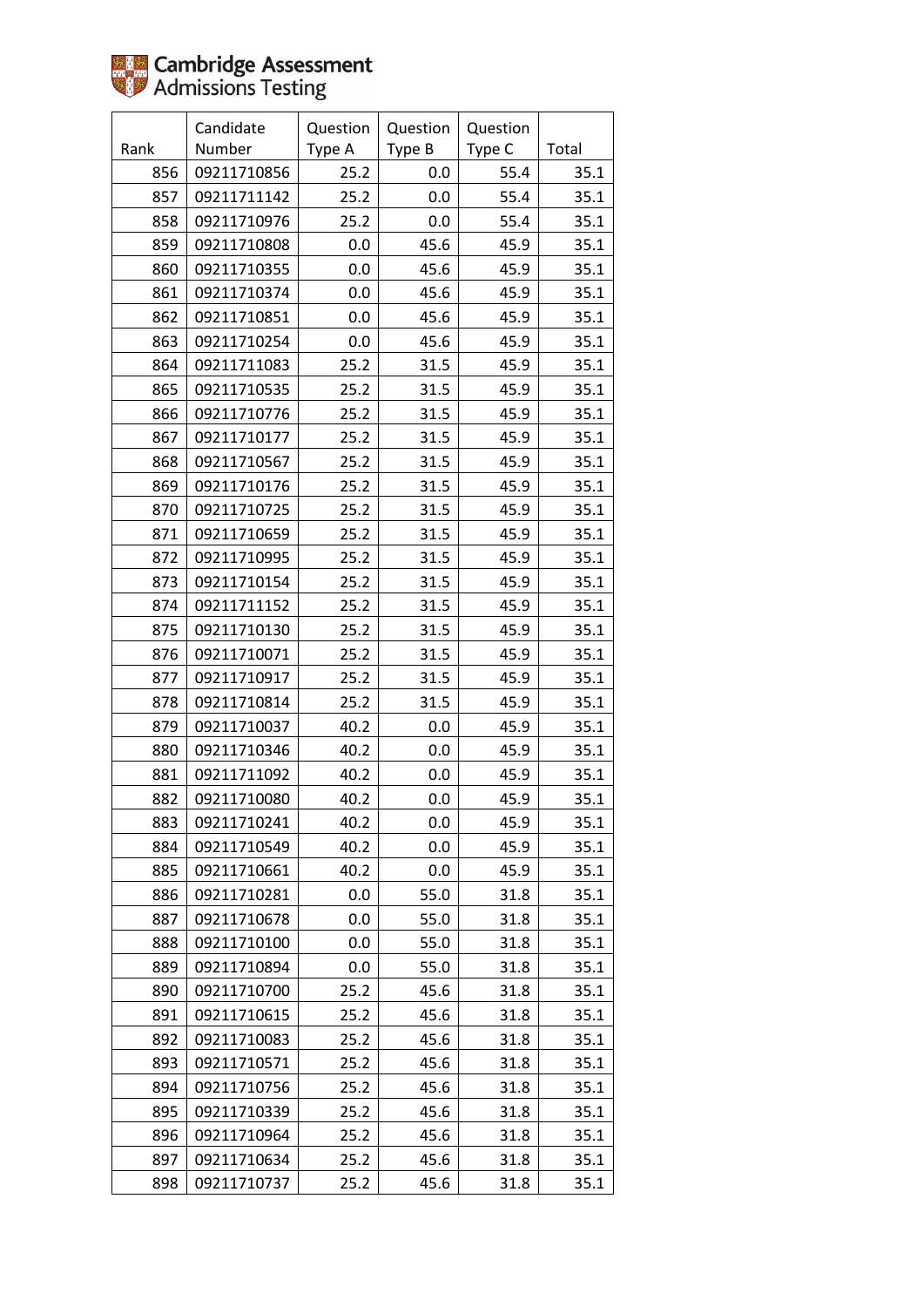|      | Candidate   | Question | Question | Question |       |
|------|-------------|----------|----------|----------|-------|
| Rank | Number      | Type A   | Type B   | Type C   | Total |
| 899  | 09211710007 | 25.2     | 45.6     | 31.8     | 35.1  |
| 900  | 09211710960 | 25.2     | 45.6     | 31.8     | 35.1  |
| 901  | 09211710886 | 25.2     | 45.6     | 31.8     | 35.1  |
| 902  | 09211710703 | 25.2     | 45.6     | 31.8     | 35.1  |
| 903  | 09211710474 | 25.2     | 45.6     | 31.8     | 35.1  |
| 904  | 09211711001 | 25.2     | 45.6     | 31.8     | 35.1  |
| 905  | 09211711088 | 25.2     | 45.6     | 31.8     | 35.1  |
| 906  | 09211710181 | 40.2     | 31.5     | 31.8     | 35.1  |
| 907  | 09211711141 | 40.2     | 31.5     | 31.8     | 35.1  |
| 908  | 09211710421 | 40.2     | 31.5     | 31.8     | 35.1  |
| 909  | 09211710752 | 40.2     | 31.5     | 31.8     | 35.1  |
| 910  | 09211710933 | 40.2     | 31.5     | 31.8     | 35.1  |
| 911  | 09211710067 | 40.2     | 31.5     | 31.8     | 35.1  |
| 912  | 09211710619 | 40.2     | 31.5     | 31.8     | 35.1  |
| 913  | 09211710263 | 40.2     | 31.5     | 31.8     | 35.1  |
| 914  | 09211710119 | 40.2     | 31.5     | 31.8     | 35.1  |
| 915  | 09211710478 | 40.2     | 31.5     | 31.8     | 35.1  |
| 916  | 09211710488 | 40.2     | 31.5     | 31.8     | 35.1  |
| 917  | 09211710959 | 40.2     | 31.5     | 31.8     | 35.1  |
| 918  | 09211710679 | 40.2     | 31.5     | 31.8     | 35.1  |
| 919  | 09211710492 | 40.2     | 31.5     | 31.8     | 35.1  |
| 920  | 09211711129 | 40.2     | 31.5     | 31.8     | 35.1  |
| 921  | 09211710327 | 40.2     | 31.5     | 31.8     | 35.1  |
| 922  | 09211710400 | 40.2     | 31.5     | 31.8     | 35.1  |
| 923  | 09211710575 | 40.2     | 31.5     | 31.8     | 35.1  |
| 924  | 09211710833 | 40.2     | 31.5     | 31.8     | 35.1  |
| 925  | 09211711033 | 50.3     | 0.0      | 31.8     | 35.1  |
| 926  | 09211710310 | 50.3     | 0.0      | 31.8     | 35.1  |
| 927  | 09211710125 | 50.3     | 0.0      | 31.8     | 35.1  |
| 928  | 09211710724 | 50.3     | 0.0      | 31.8     | 35.1  |
| 929  | 09211710156 | 50.3     | 0.0      | 31.8     | 35.1  |
| 930  | 09211711053 | 50.3     | 0.0      | 31.8     | 35.1  |
| 931  | 09211710794 | 50.3     | 0.0      | 31.8     | 35.1  |
| 932  | 09211710456 | 0.0      | 62.8     | 0.0      | 35.1  |
| 933  | 09211710929 | 25.2     | 55.0     | 0.0      | 35.1  |
| 934  | 09211711045 | 25.2     | 55.0     | 0.0      | 35.1  |
| 935  | 09211710343 | 25.2     | 55.0     | 0.0      | 35.1  |
| 936  | 09211710663 | 25.2     | 55.0     | 0.0      | 35.1  |
| 937  | 09211710319 | 40.2     | 45.6     | 0.0      | 35.1  |
| 938  | 09211710798 | 40.2     | 45.6     | 0.0      | 35.1  |
| 939  | 09211710628 | 40.2     | 45.6     | 0.0      | 35.1  |
| 940  | 09211710329 | 40.2     | 45.6     | 0.0      | 35.1  |
| 941  | 09211710097 | 40.2     | 45.6     | 0.0      | 35.1  |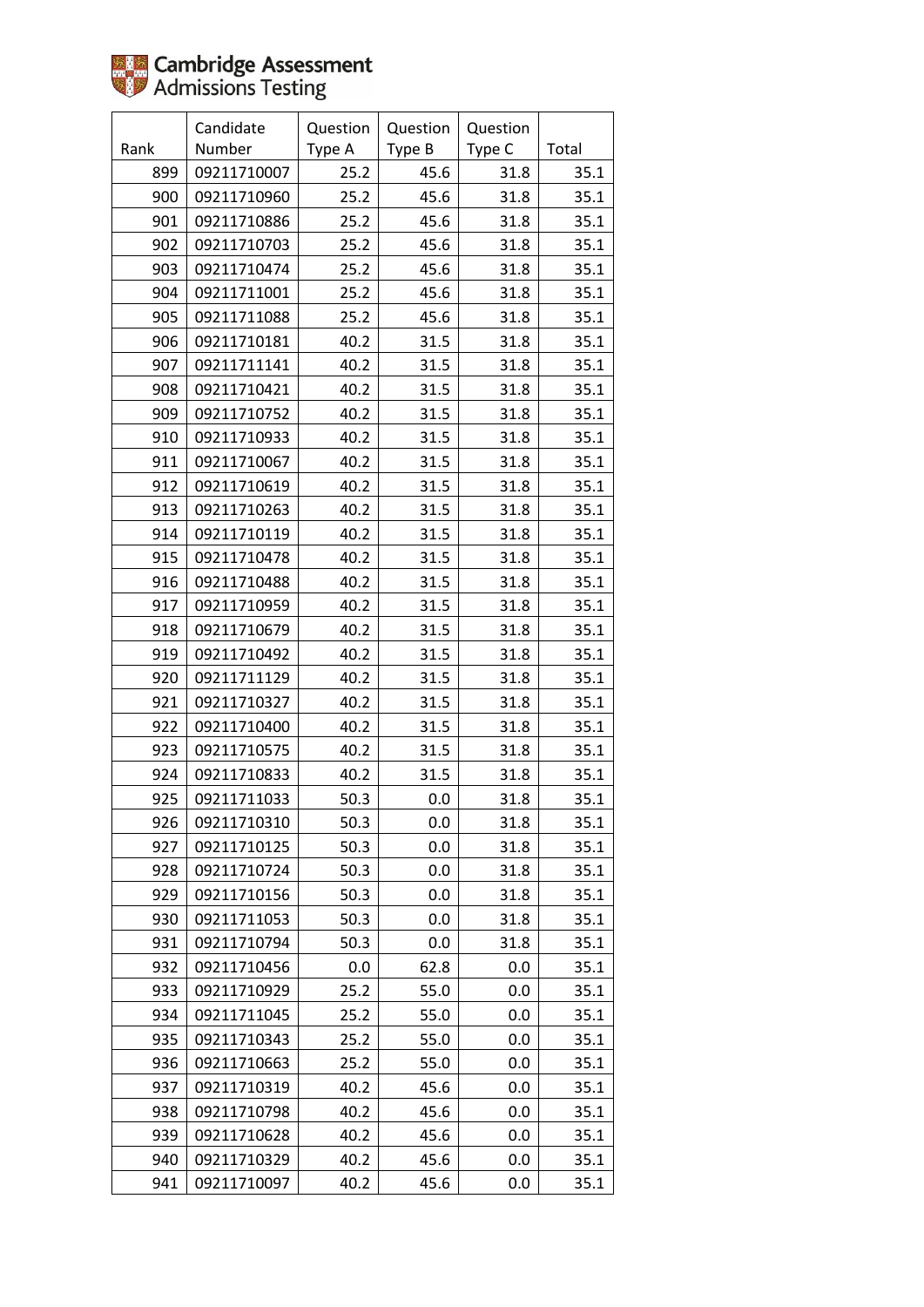|      | Candidate   | Question | Question | Question |       |
|------|-------------|----------|----------|----------|-------|
| Rank | Number      | Type A   | Type B   | Type C   | Total |
| 942  | 09211710906 | 40.2     | 45.6     | 0.0      | 35.1  |
| 943  | 09211710517 | 40.2     | 45.6     | 0.0      | 35.1  |
| 944  | 09211780866 | 40.2     | 45.6     | 0.0      | 35.1  |
| 945  | 09211710792 | 50.3     | 31.5     | 0.0      | 35.1  |
| 946  | 09211710022 | 50.3     | 31.5     | 0.0      | 35.1  |
| 947  | 09211710372 | 50.3     | 31.5     | 0.0      | 35.1  |
| 948  | 09211710603 | 50.3     | 31.5     | 0.0      | 35.1  |
| 949  | 09211710518 | 0.0      | 0.0      | 55.4     | 29.4  |
| 950  | 09211710947 | 0.0      | 0.0      | 55.4     | 29.4  |
| 951  | 09211711067 | 0.0      | 0.0      | 55.4     | 29.4  |
| 952  | 09211711048 | 0.0      | 31.5     | 45.9     | 29.4  |
| 953  | 09211710892 | 0.0      | 31.5     | 45.9     | 29.4  |
| 954  | 09211710252 | 0.0      | 31.5     | 45.9     | 29.4  |
| 955  | 09211710764 | 0.0      | 31.5     | 45.9     | 29.4  |
| 956  | 09211710138 | 0.0      | 31.5     | 45.9     | 29.4  |
| 957  | 09211710859 | 0.0      | 31.5     | 45.9     | 29.4  |
| 958  | 09211710387 | 25.2     | 0.0      | 45.9     | 29.4  |
| 959  | 09211711060 | 25.2     | 0.0      | 45.9     | 29.4  |
| 960  | 09211710373 | 25.2     | 0.0      | 45.9     | 29.4  |
| 961  | 09211710300 | 25.2     | 0.0      | 45.9     | 29.4  |
| 962  | 09211710799 | 25.2     | 0.0      | 45.9     | 29.4  |
| 963  | 09211710301 | 25.2     | 0.0      | 45.9     | 29.4  |
| 964  | 09211710857 | 25.2     | 0.0      | 45.9     | 29.4  |
| 965  | 09211710194 | 25.2     | 0.0      | 45.9     | 29.4  |
| 966  | 09211711023 | 0.0      | 45.6     | 31.8     | 29.4  |
| 967  | 09211710289 | 25.2     | 31.5     | 31.8     | 29.4  |
| 968  | 09211710846 | 25.2     | 31.5     | 31.8     | 29.4  |
| 969  | 09211710483 | 25.2     | 31.5     | 31.8     | 29.4  |
| 970  | 09211711103 | 25.2     | 31.5     | 31.8     | 29.4  |
| 971  | 09211710004 | 25.2     | 31.5     | 31.8     | 29.4  |
| 972  | 09211710594 | 25.2     | 31.5     | 31.8     | 29.4  |
| 973  | 09211710972 | 25.2     | 31.5     | 31.8     | 29.4  |
| 974  | 09211710666 | 25.2     | 31.5     | 31.8     | 29.4  |
| 975  | 09211710504 | 25.2     | 31.5     | 31.8     | 29.4  |
| 976  | 09211780061 | 25.2     | 31.5     | 31.8     | 29.4  |
| 977  | 09211710416 | 25.2     | 31.5     | 31.8     | 29.4  |
| 978  | 09211711112 | 25.2     | 31.5     | 31.8     | 29.4  |
| 979  | 09211710810 | 25.2     | 31.5     | 31.8     | 29.4  |
| 980  | 09211710527 | 25.2     | 31.5     | 31.8     | 29.4  |
| 981  | 09211710205 | 40.2     | 0.0      | 31.8     | 29.4  |
| 982  | 09211710936 | 40.2     | 0.0      | 31.8     | 29.4  |
| 983  | 09211710513 | 40.2     | 0.0      | 31.8     | 29.4  |
| 984  | 09211710088 | 40.2     | 0.0      | 31.8     | 29.4  |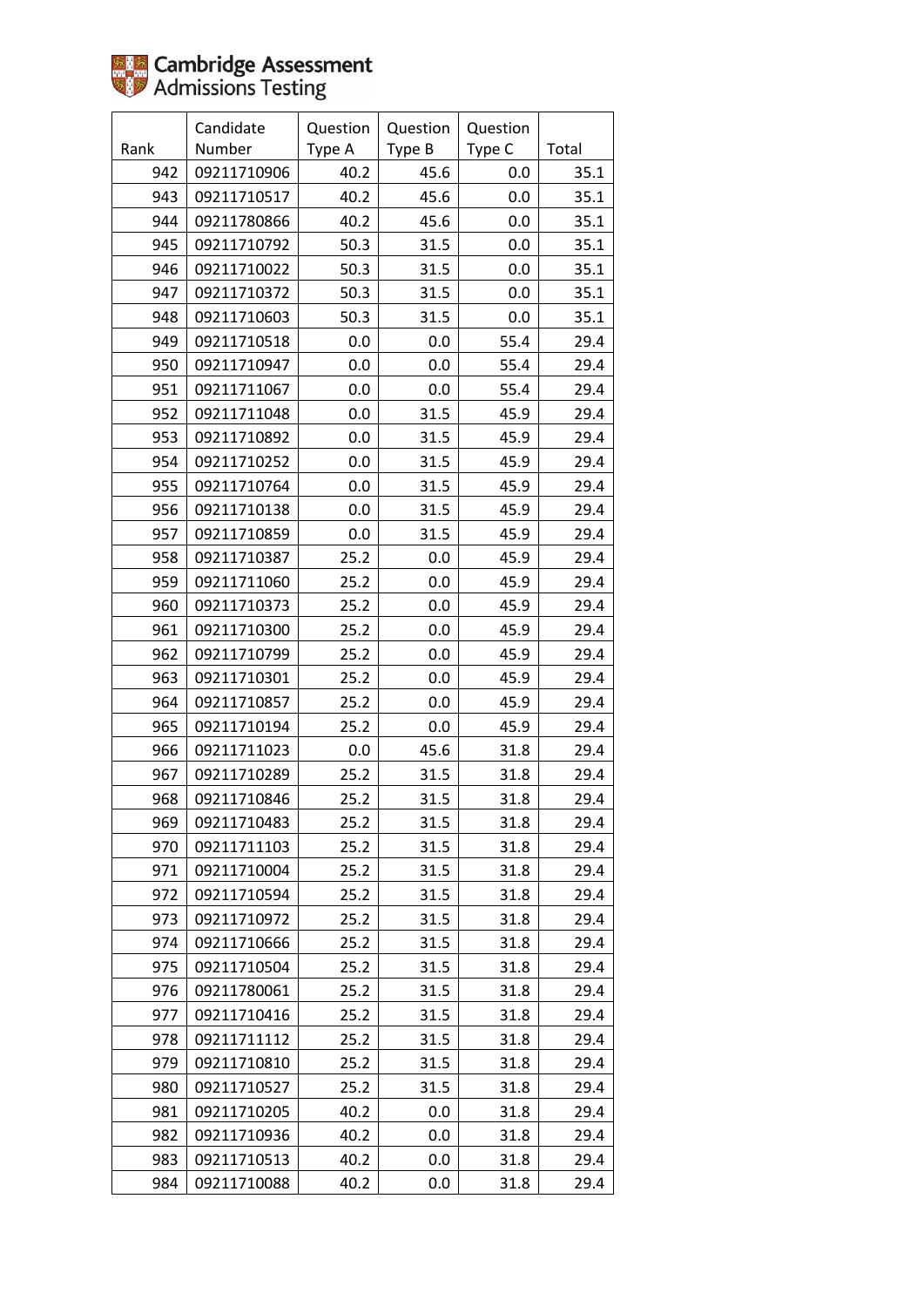|      | Candidate   | Question | Question | Question |       |
|------|-------------|----------|----------|----------|-------|
| Rank | Number      | Type A   | Type B   | Type C   | Total |
| 985  | 09211710620 | 25.2     | 45.6     | 0.0      | 29.4  |
| 986  | 09211710068 | 25.2     | 45.6     | 0.0      | 29.4  |
| 987  | 09211710583 | 25.2     | 45.6     | 0.0      | 29.4  |
| 988  | 09211710928 | 25.2     | 45.6     | 0.0      | 29.4  |
| 989  | 09211710609 | 25.2     | 45.6     | 0.0      | 29.4  |
| 990  | 09211710675 | 25.2     | 45.6     | 0.0      | 29.4  |
| 991  | 09211710854 | 40.2     | 31.5     | 0.0      | 29.4  |
| 992  | 09211710545 | 40.2     | 31.5     | 0.0      | 29.4  |
| 993  | 09211710283 | 40.2     | 31.5     | 0.0      | 29.4  |
| 994  | 09211710530 | 40.2     | 31.5     | 0.0      | 29.4  |
| 995  | 09211711008 | 40.2     | 31.5     | 0.0      | 29.4  |
| 996  | 09211711097 | 40.2     | 31.5     | 0.0      | 29.4  |
| 997  | 09211710226 | 40.2     | 31.5     | 0.0      | 29.4  |
| 998  | 09211710120 | 40.2     | 31.5     | 0.0      | 29.4  |
| 999  | 09211710369 | 40.2     | 31.5     | 0.0      | 29.4  |
| 1000 | 09211710297 | 40.2     | 31.5     | 0.0      | 29.4  |
| 1001 | 09211711096 | 40.2     | 31.5     | 0.0      | 29.4  |
| 1002 | 09211710012 | 50.3     | 0.0      | 0.0      | 29.4  |
| 1003 | 09211710525 | 0.0      | 0.0      | 45.9     | 21.6  |
| 1004 | 09211710938 | $0.0\,$  | 31.5     | 31.8     | 21.6  |
| 1005 | 09211710146 | 0.0      | 31.5     | 31.8     | 21.6  |
| 1006 | 09211710558 | 0.0      | 31.5     | 31.8     | 21.6  |
| 1007 | 09211710981 | 25.2     | 0.0      | 31.8     | 21.6  |
| 1008 | 09211710930 | 25.2     | 0.0      | 31.8     | 21.6  |
| 1009 | 09211710617 | 25.2     | 0.0      | 31.8     | 21.6  |
| 1010 | 09211711132 | 25.2     | 0.0      | 31.8     | 21.6  |
| 1011 | 09211711117 | 25.2     | 0.0      | 31.8     | 21.6  |
| 1012 | 09211710624 | 25.2     | 0.0      | 31.8     | 21.6  |
| 1013 | 09211711093 | 25.2     | 0.0      | 31.8     | 21.6  |
| 1014 | 09211710582 | 25.2     | 0.0      | 31.8     | 21.6  |
| 1015 | 09211710932 | 25.2     | 0.0      | 31.8     | 21.6  |
| 1016 | 09211710805 | 25.2     | 31.5     | 0.0      | 21.6  |
| 1017 | 09211710114 | 25.2     | 31.5     | 0.0      | 21.6  |
| 1018 | 09211711046 | 25.2     | 31.5     | 0.0      | 21.6  |
| 1019 | 09211710136 | 25.2     | 31.5     | 0.0      | 21.6  |
| 1020 | 09211710802 | 25.2     | 31.5     | 0.0      | 21.6  |
| 1021 | 09211711039 | 25.2     | 31.5     | 0.0      | 21.6  |
| 1022 | 09211710683 | 40.2     | 0.0      | 0.0      | 21.6  |
| 1023 | 09211710475 | 40.2     | 0.0      | 0.0      | 21.6  |
| 1024 | 09211710867 | 40.2     | 0.0      | 0.0      | 21.6  |
| 1025 | 09211710699 | 0.0      | 0.0      | 31.8     | 8.8   |
| 1026 | 09211710370 | 0.0      | 0.0      | 31.8     | 8.8   |
| 1027 | 09211710332 | 0.0      | 0.0      | 31.8     | 8.8   |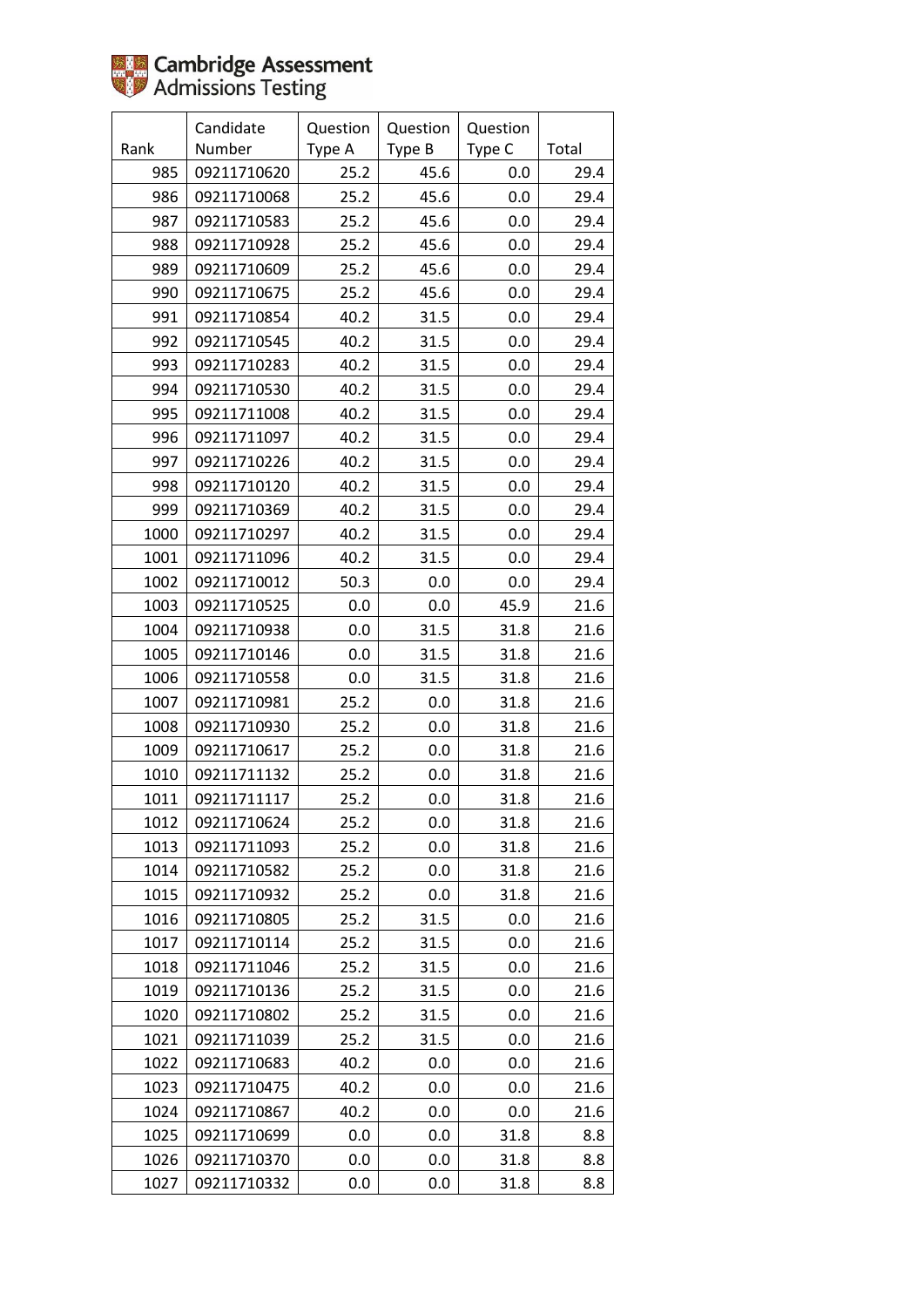|      | Candidate   | Question | Question | Question |       |
|------|-------------|----------|----------|----------|-------|
| Rank | Number      | Type A   | Type B   | Type C   | Total |
| 1028 | 09211711005 | 0.0      | 31.5     | 0.0      | 8.8   |
| 1029 | 09211710837 | 0.0      | 31.5     | 0.0      | 8.8   |
| 1030 | 09211710555 | 0.0      | 31.5     | 0.0      | 8.8   |
| 1031 | 09211710187 | 25.2     | 0.0      | 0.0      | 8.8   |
| 1032 | 09211710044 | 25.2     | 0.0      | 0.0      | 8.8   |
| 1033 | 09211710610 | 25.2     | 0.0      | 0.0      | 8.8   |
| 1034 | 09211710644 | 25.2     | 0.0      | 0.0      | 8.8   |
| 1035 | 09211710390 | 25.2     | 0.0      | 0.0      | 8.8   |
| 1036 | 09211710561 | 25.2     | 0.0      | 0.0      | 8.8   |
| 1037 | 09211710774 | 25.2     | 0.0      | 0.0      | 8.8   |
| 1038 | 09211710337 | $0.0\,$  | 0.0      | 0.0      | 0.0   |
| 1039 | 09211711050 | 0.0      | 0.0      | 0.0      | 0.0   |
| 1040 | 09211711144 | 0.0      | 0.0      | 0.0      | 0.0   |
| 1041 | 09211710801 | 0.0      | 0.0      | 0.0      | 0.0   |
| 1042 | 09211710622 | 0.0      | 0.0      | 0.0      | 0.0   |
| 1043 | 09211710899 | $0.0\,$  | 0.0      | 0.0      | 0.0   |
| 1044 | 09211711130 | 0.0      | 0.0      | 0.0      | 0.0   |
| 1045 | 09211710531 | 0.0      | 0.0      | 0.0      | 0.0   |
| 1046 | 09211710095 | 0.0      | 0.0      | 0.0      | 0.0   |
| 1047 | 09211710573 | 0.0      | 0.0      | 0.0      | 0.0   |
| 1048 | 09211710915 | 0.0      | 0.0      | 0.0      | 0.0   |
| 1049 | 09211710939 | $0.0\,$  | 0.0      | 0.0      | 0.0   |
| 1050 | 09211710117 | 0.0      | 0.0      | 0.0      | 0.0   |
| 1051 | 09211710541 | 0.0      | 0.0      | 0.0      | 0.0   |
| 1052 | 09211710847 | $0.0\,$  | 0.0      | 0.0      | 0.0   |
| 1053 | 09211711109 | $0.0\,$  | 0.0      | 0.0      | 0.0   |
| 1054 | 09211711149 | 0.0      | 0.0      | 0.0      | 0.0   |
| 1055 | 09211710824 | 0.0      | 0.0      | 0.0      | 0.0   |
| 1056 | 08211710928 | 0.0      | 0.0      | 0.0      | 0.0   |
| 1057 | 09211710669 | 0.0      | 0.0      | 0.0      | 0.0   |
| 1058 | 09211711077 | 0.0      | 0.0      | 0.0      | 0.0   |
| 1059 | 09211711025 | 0.0      | 0.0      | 0.0      | 0.0   |
| 1060 | 09211710173 | 0.0      | 0.0      | 0.0      | 0.0   |
| 1061 | 09211710869 | 0.0      | 0.0      | 0.0      | 0.0   |
| 1062 | 09211710686 | 0.0      | 0.0      | 0.0      | 0.0   |
| 1063 | 09211710166 | 0.0      | 0.0      | 0.0      | 0.0   |
| 1064 | 09211711074 | $0.0\,$  | 0.0      | 0.0      | 0.0   |
| 1065 | 09211710897 | 0.0      | 0.0      | 0.0      | 0.0   |
| 1066 | 09211711143 | 0.0      | 0.0      | 0.0      | 0.0   |
| 1067 | 09211710649 | $0.0\,$  | 0.0      | 0.0      | 0.0   |
| 1068 | 09211710769 | 0.0      | 0.0      | 0.0      | 0.0   |
| 1069 | 09211710991 | 0.0      | 0.0      | 0.0      | 0.0   |
| 1070 | 09211710848 | 0.0      | 0.0      | 0.0      | 0.0   |